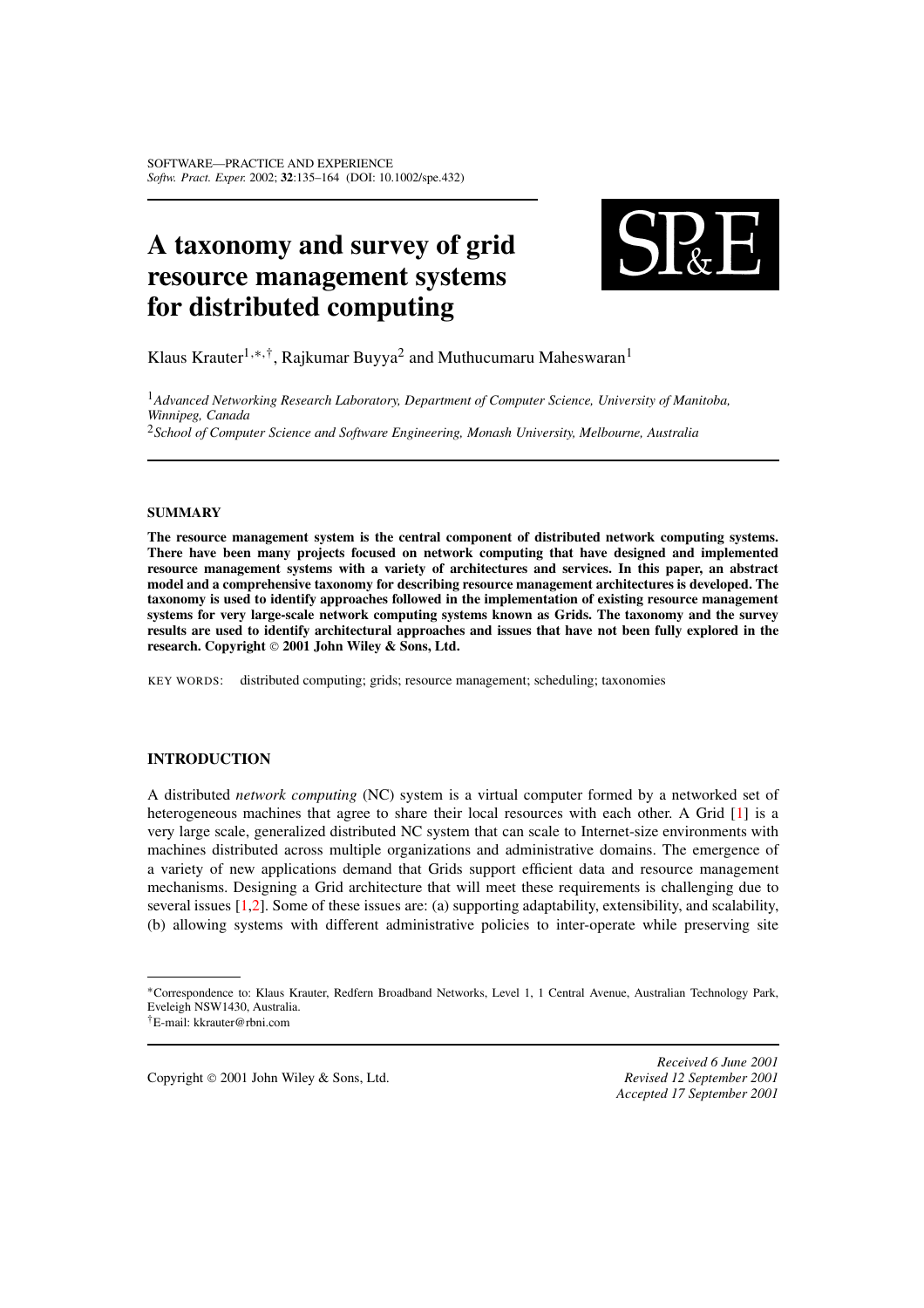

autonomy, (c) co-allocating resources, (d) supporting quality of service, and (e) meeting computational cost constraints.

For a Grid to efficiently support a variety of applications, the *resource management system* (RMS) that is central to its operation must address the above issues in addition to issues such as faulttolerance and stability [\[3](#page-27-5)]. The RMS manages the pool of resources that are available to the Grid, i.e. the scheduling of processors, network bandwidth, and disk storage. In a Grid, the pool can include resources from different providers thus requiring the RMS to hold the trust of all resource providers. Maintaining the required level of trust should not hinder the efficiency of the RMS by increasing the overhead for basic operations. The resource providers may not participate in the Grid unconditionally, i.e. there may be different policies that govern how the resources should be used by the Grid such that the resources could still meet the local resource demands. It is the responsibility of the RMS to ensure that it handles the various resources while adhering to the different usage policies. Because of the different administrative policies, resource heterogeneity, and expected proportions of the Grid it may be necessary to employ a federation of RMSs instead of a single RMS. The RMSs in the federation should interoperate using an agreed set of protocols to manage the resources.

Applications may either directly or indirectly request resources from the Grid. Such resource requests are considered as jobs by the Grid. Depending on the application, the job may specify *quality of service* (QoS) requirements or accept best-effort service levels. The RMS is required to perform resource management decisions while maximizing the QoS metrics delivered to the clients when jobs have QoS constraints [[4\]](#page-27-3). In practice, a Grid RMS may be required to handle different jobs using different policies. For example, some jobs may require QoS support while others may require besteffort processing. In general, requiring the RMS to support multiple policies can compel the scheduling mechanisms to solve a multi-criteria optimization problem.

The abstract model presented in this paper succinctly captures the essential components and functions of a Grid RMS. The significance of the different components and functions of the model are also discussed. A taxonomy is presented that classifies the approaches that form the 'design space' for the various components in the abstract model. The taxonomy is illustrated by applying it to categorize the approaches taken by a selected set of existing Grid RMSs. This application of the taxonomy also reveals some of the areas that are yet to be researched fully.

## **RELATED WORK**

A distributed computing scheduling taxonomy is presented in Reference [\[5\]](#page-27-6). This taxonomy includes static scheduling techniques that are not addressed in our taxonomy. It also does not consider scheduling, state estimation, and resource models separately when classifying dynamic scheduling. The taxonomy for dynamic scheduling presented in Reference [\[6](#page-27-2)] only considers two aspects of resource management, scheduling and state estimation. Our taxonomy provides classification of resource models and examines scheduling and state estimation at a finer level. Several advances in distributed resource management since the publication of Reference [\[6](#page-27-2)] have also been incorporated into our taxonomy.

A taxonomy for heterogeneous computing environments is presented in Reference [\[7\]](#page-27-4). The taxonomy covers the application model, target platform model, and mapping heuristic model. Application models are not covered in our taxonomy and there is no differentiation on the target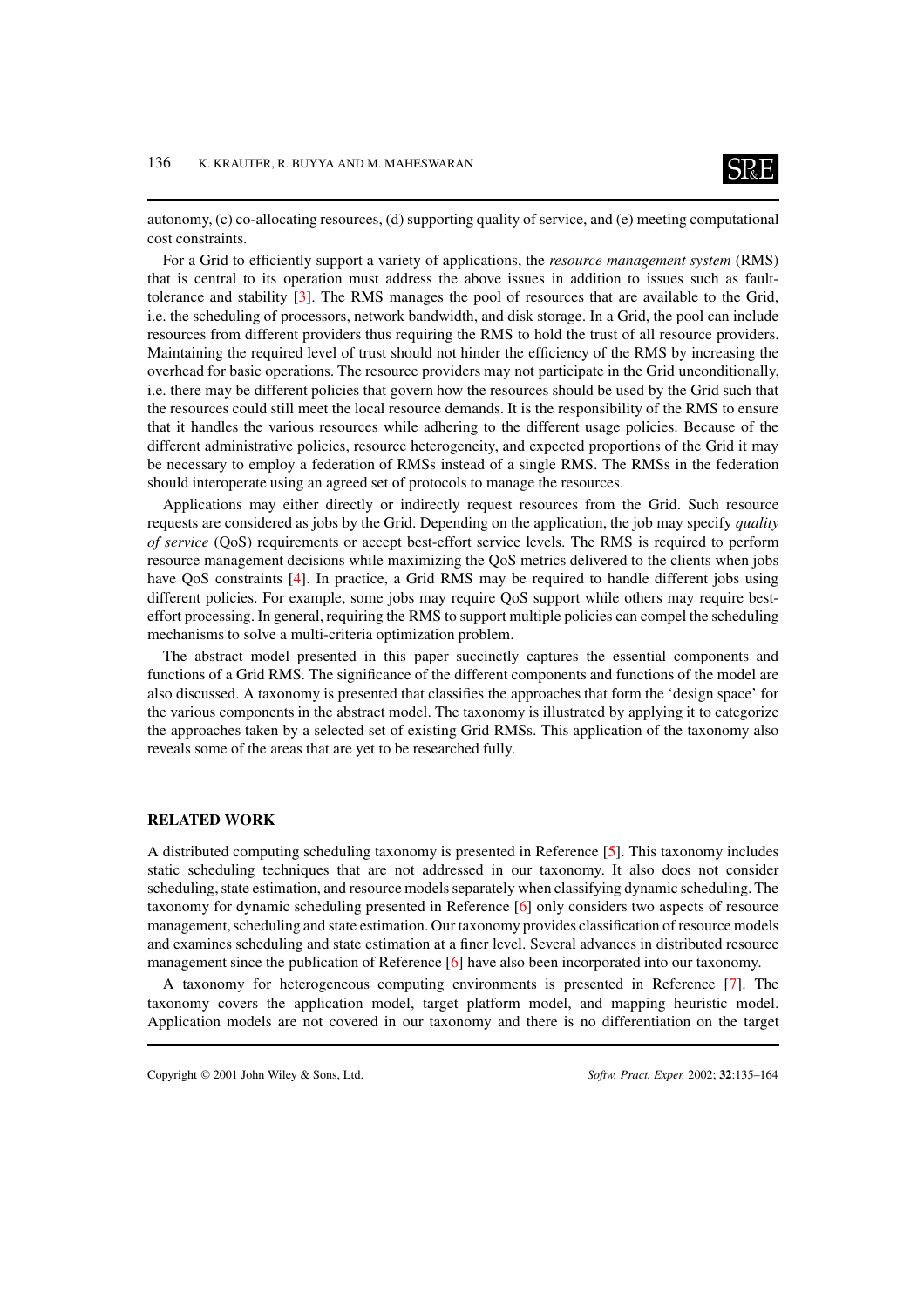<span id="page-2-0"></span>

Figure 1. A Grid systems taxonomy.

platform model because the focus is on issues relevant to the designers of RMSs rather than issues relevant to application and toolkit designers.

Several taxonomies for characterizing a distributed system are presented in References [\[8](#page-27-8)] and [[9\]](#page-27-7). The *EM*<sup>3</sup> taxonomy in Reference [\[8](#page-27-8)] classifies a heterogeneous computing system based on the number of execution modes and machine models. An extended version of the taxonomy developed in Reference [[5\]](#page-27-6) is also presented in Reference [[8\]](#page-27-8) to characterize the scheduling algorithms in heterogeneous computing systems. Our taxonomy is focused on RMS design issues and thus differs from the taxonomies presented in Reference [[8\]](#page-27-8). The taxonomy presented in Reference [\[9](#page-27-7)] provides a broad characterization based on the external interfaces, internal system design, class of hardware and software resource support, and resource management issues. Our taxonomy of RMS is more detailed than the one presented in Reference [\[9](#page-27-7)].

# **GRID SYSTEM TAXONOMY**

The design objectives and target applications for a Grid motivate the architecture of the RMS. This paper groups design objectives into three themes: (a) improving application performance, (b) data access, and (c) enhanced services. Using these themes, Grid systems are placed into the categories shown in Figure [1.](#page-2-0)

The *computational Grid* category denotes systems that have higher aggregate computational capacity available for single applications than the capacity of any constituent machine in the system. Depending on how this capacity is utilized, these systems can be further subdivided into *distributed supercomputing* and *high throughput* categories. A distributed supercomputing Grid executes the application in parallel on multiple machines to reduce the completion time of a job. Typically, applications that require distributed supercomputing are grand challenge problems such as weather modeling and nuclear simulation. A high throughput Grid increases the completion rate of a stream of jobs and are well suited for 'parameter sweep' type applications such as Monte Carlo simulations [\[10](#page-28-1),[11\]](#page-28-0).

The *data Grid* category is for systems that provide an infrastructure for synthesizing new information from data repositories such as digital libraries or data warehouses that are distributed in a wide area network. Computational Grids also need to provide data services but the major difference between a data Grid and a computational Grid is the specialized infrastructure provided to applications for storage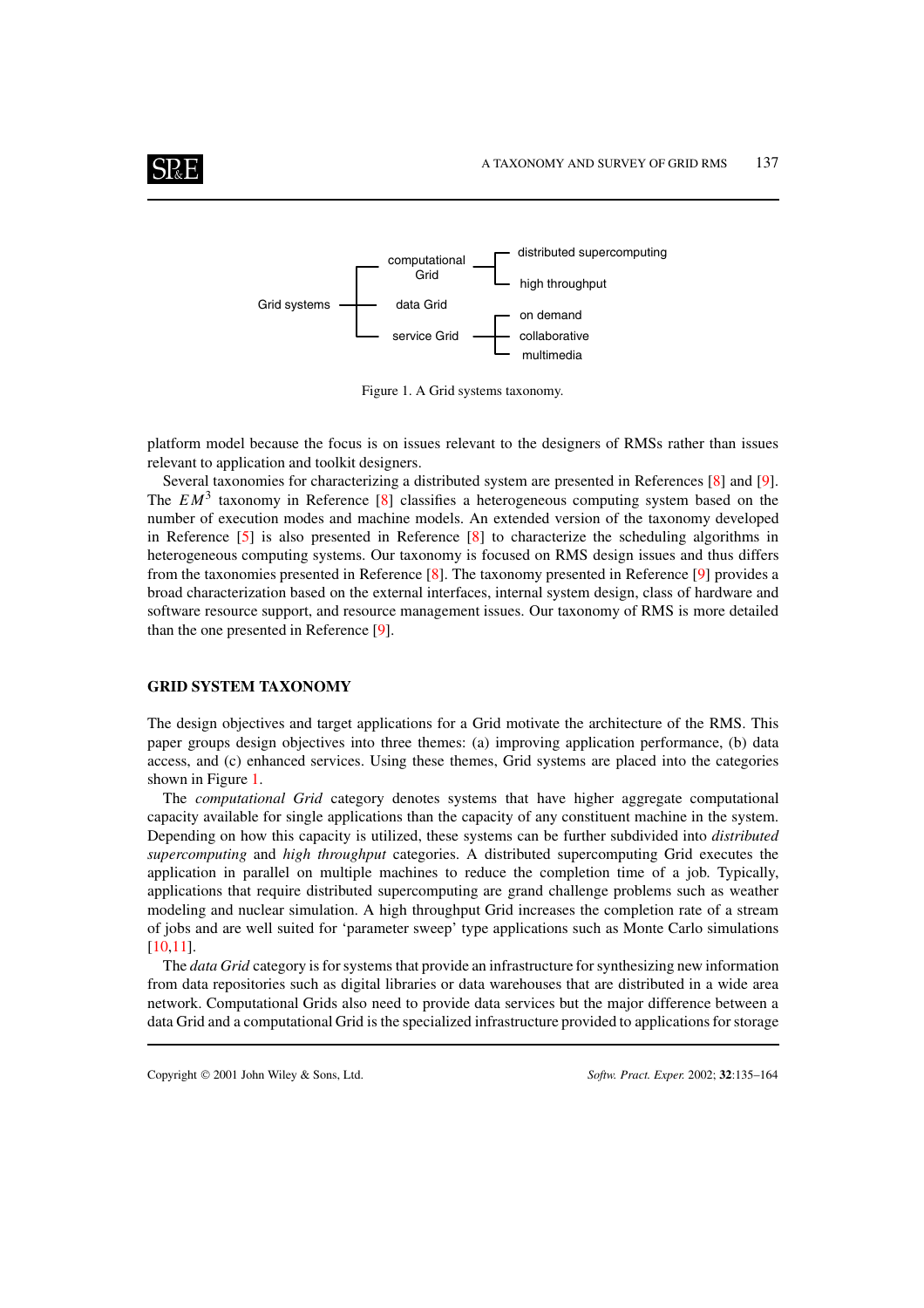management and data access. In a computational Grid the applications implement their own storage management schemes rather than use Grid provided services. Typical applications for these systems include special purpose data mining that correlates information from multiple different data sources. The data Grid initiatives, European DataGrid Project [\[12](#page-28-5)] and Globus [[13\]](#page-28-3), are working on developing large-scale data organization, catalog, management, and access technologies.

The *service Grid* category is for systems that provide services that are not provided by any single machine. This category is further subdivided as *on-demand*, *collaborative*, and *multimedia Grid* systems. A collaborative Grid connects users and applications into collaborative workgroups. These systems enable real time interaction between humans and applications via a virtual workspace. An on-demand Grid category dynamically aggregates different resources to provide new services. A data visualization workbench that allows a scientist to dynamically increase the fidelity of a simulation by allocating more machines to a simulation would be an example of an on-demand Grid system. A multimedia Grid provides an infrastructure for real-time multimedia applications. This requires supporting QoS across multiple different machines whereas a multimedia application on a single dedicated machine may be deployed without QoS [[14\]](#page-28-4).

Most ongoing research activities developing Grid systems fall into one of the above categories. Development of truly general-purpose Grid systems that can support multiple or all of these categories remains a hard problem.

#### **RMS DEFINITIONS AND REQUIREMENTS**

This section develops an abstract model for resource management systems to outline the different architectural choices made in several existing and upcoming RMSs. To keep the abstract model compact, only the core functions of an RMS are included. Essential definitions and key resource management issues are presented before describing the proposed model.

In Grids, a *resource* is a reusable entity that is employed to fulfill a job or resource request. It could be a machine, network, or some service that is synthesized using a combination of machines, networks, and software. The *resource provider* is defined as an agent that controls the resource. For example, a resource broker that acts as the resource provider for a resource could provide the consumers with a 'value added' abstract resource [\[15](#page-28-2)]. Similarly, a *resource consumer* is defined as an agent that controls the consumer. A *resource management system* is defined as a service that is provided by a distributed NC system that manages a pool of named resources that is available to the NC such that a system- or job-centric performance metric is optimized.

Due to issues such as extensibility, adaptability, site autonomy, QoS, and co-allocation, resource management in Grid systems is more challenging than in traditional *distributed computing environments* (DCEs) [[3\]](#page-27-5). In addition to the issues such as scalability, responsiveness, fault-tolerance, and stability that are encountered by the RMSs of traditional DCEs, the Grid RMSs have to deal with the issues that arise due to distributed ownership of the resources. Further, an issue may be addressed differently by DCE and Grid RMSs. For example, traditional DCE RMSs may be work conserving whereas Grid RMSs may not be work conserving. In Grids, due to resource heterogeneity and security concerns it may be best to execute a job only on a subset of resources. Another example would be the way QoS issue is handled. Traditional DCEs typically span a single administrative domain and are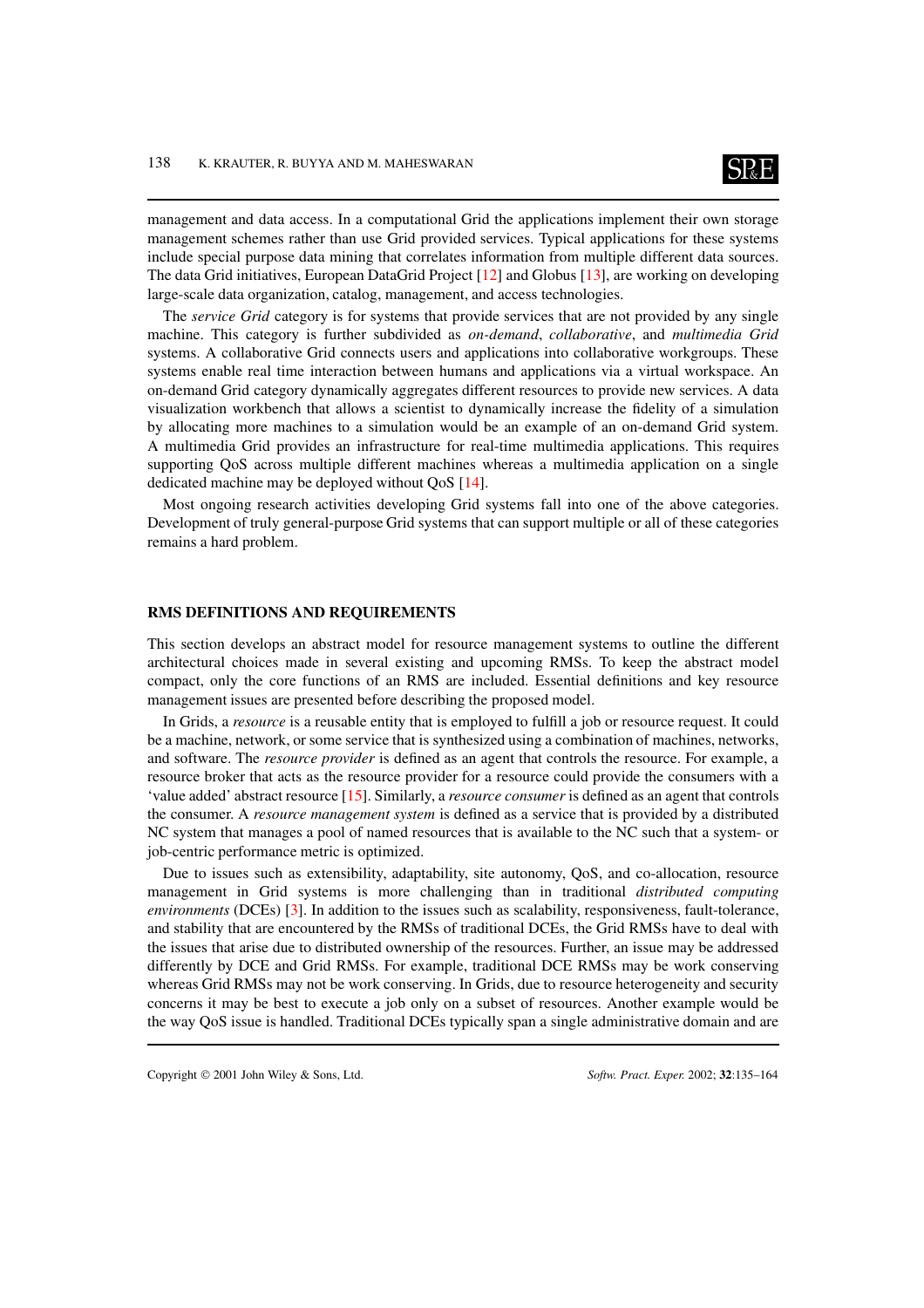likely to handle jobs that originate from clients that belong to the organization. Therefore, QoS could be implemented in such systems, to a certain extent using job priorities.

However, in a Grid with jobs from different owners, providing QoS is more challenging. It is essential for the RMS to consider the jobs' access privileges, type of subscription, and resource requirements while determining the level of QoS. Depending on the type of QoS assurances given, a contract may be formed between the RMS and job. In this contract, the assurances given by the RMS may be contingent upon the job operating within some predefined resource limits. In order to forge a meaningful contract the expected resource usage of the job should be determined. However, accurately predicting the resource requirements of network applications remains a hard problem. When a job overruns its resource usage predictions, the RMS should ensure that it does not infringe on the resource allocations of other jobs, i.e. the Grid RMSs should provide 'isolation' among the jobs for fair resource management.

In general, a Grid application can have several components with the different components mapped onto different resources. In such situations, the RMS should use a global abstraction of the application to accredit and allocate resources [[16\]](#page-28-9). The abstraction should be able to handle various application requirements such as co-allocation, QoS, and deadlines.

## **RMS ABSTRACT MODEL**

Experience with large scale network computing systems has shown that efficient application and system performances are not necessarily the same [[17\]](#page-28-8). More specifically, it may not be possible for the same scheduler to optimize application and system performances. One solution is to have a multi-layer RMS [\[18](#page-28-10)]. For example, to use an application scheduler such as Application Level Scheduling (AppLeS) [\[19](#page-28-7)] in conjunction with a resource scheduler such as Globus [[20\]](#page-28-6) to form a two-layer RMS. Further, due to the expected scale of Grid systems, a Grid RMS is most likely to be an interconnection of various RMSs that are cooperating with one another within an accepted framework. Figure [2](#page-5-0) shows a block diagram for a system with multiple interconnected RMSs and each RMS having multiple levels. User applications use the services of grid toolkits to implement their functionality. The grid toolkits use the RMS service interfaces to present suitable application layer abstractions. In the above figure, the same abstract model is used to represent the different instances of the RMSs and the different layers within an instance. However, the different instances may implement the abstract model distinctly.

Figure [3](#page-5-1) shows the abstract model for the core functions supported by an RMS. The abstract model is intended to be generic enough to be specialized as an application-specific manager or resource-specific manager. The model contains several functional units and four interfaces: (1) *resource consumer interface* (RCI), (2) *resource provider interface* (RPI), (3) *resource manager support interface* (RMSI), and (4) *resource manager peer interface* (RMPI). The resource consumers that interface via RCI can be either actual applications or another RMS that implements a 'higher' layer. Similarly, the resource provider that interfaces via the RPI can be an actual resource or another RMS that implements a 'lower' layer. The support functions such as naming and security that are essential for the operation of the RMS interface via the RMSI. If needed, other support functions may also interface via RMSI. The RMPI provides the protocols to interconnect with other RMSs. Several protocols including resource discovery, resource dissemination, trading, resolution, and co-allocation may be supported by the RMPI.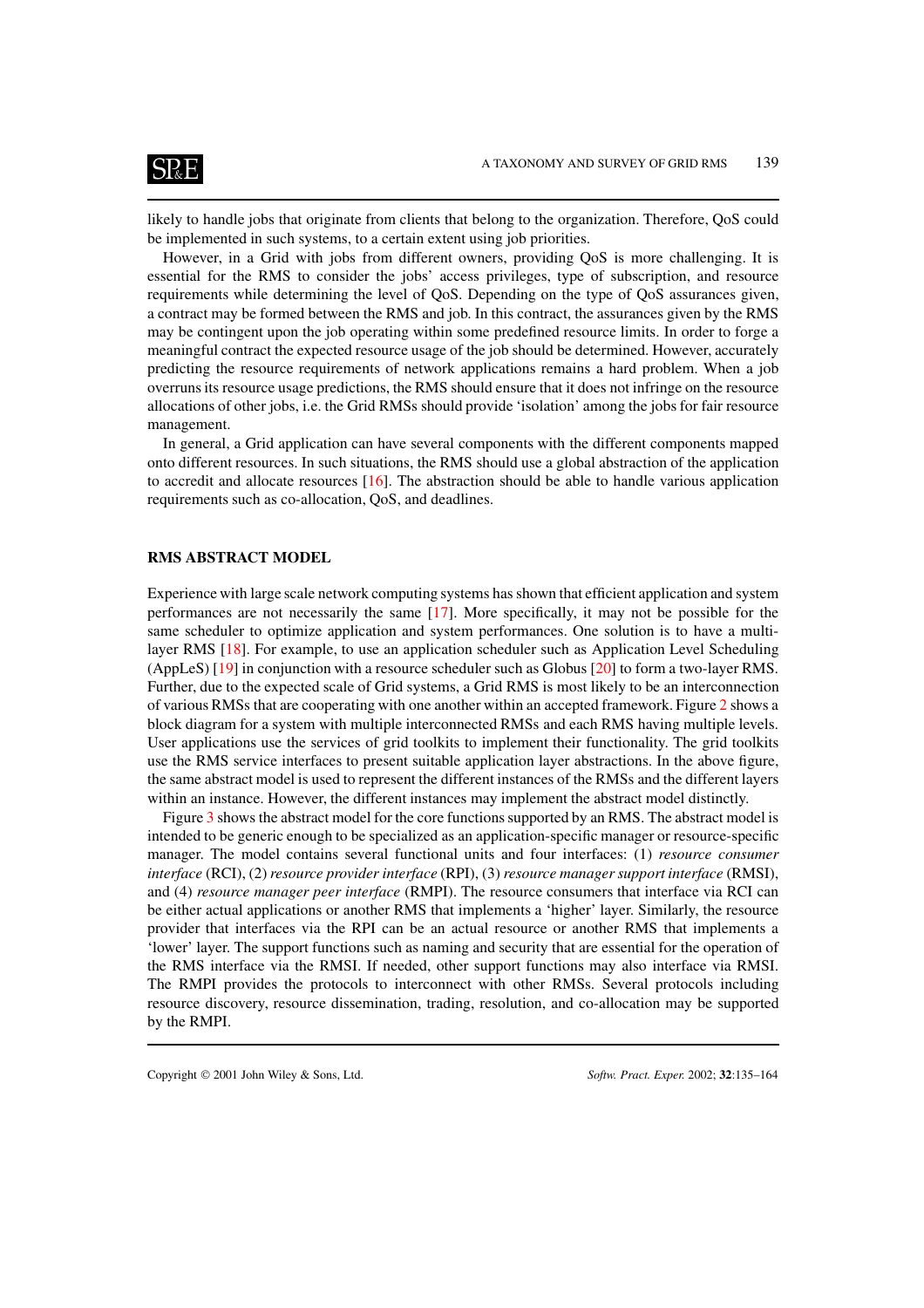

<span id="page-5-0"></span>

Figure 2. RMS system context.

<span id="page-5-1"></span>

Figure 3. RMS system abstract structure.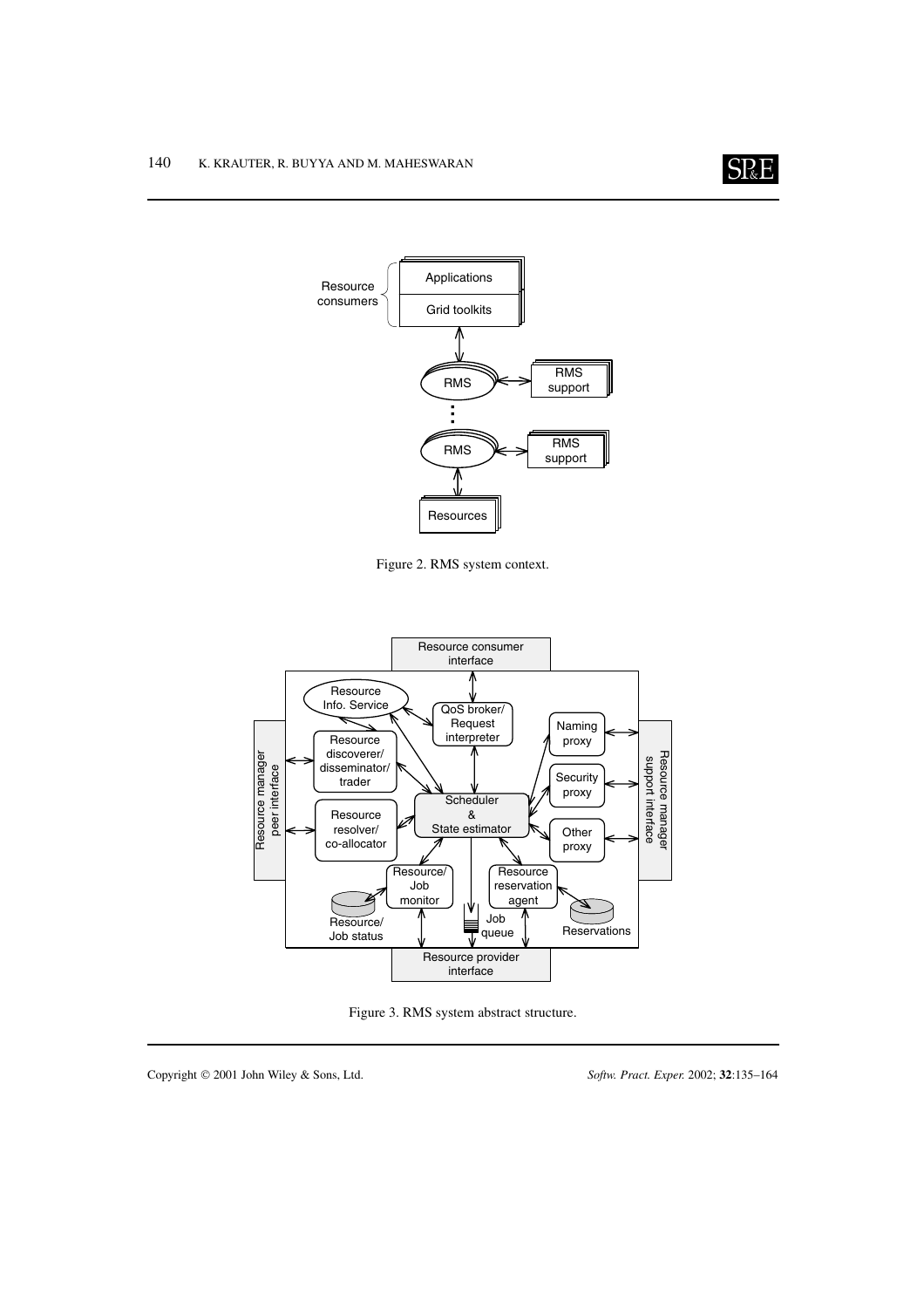# $SRE$

The resource dissemination and discovery protocols provide a way for an RMS to determine the state of the resources that are managed by it and other RMSs that interoperate with it. The resource dissemination protocol provides information about the resources or a pointer to a information server. The resource discovery protocol provides a mechanism by which resource information can be found on demand. In some RMS architectures, no distinction is made between these two protocols. For example, an RMS could use a replicated network directory that contains resource information. The resource dissemination protocol could be implemented as a directory replication protocol. The resource discovery function would then consist of searching the nearest network directory. Alternatively, a Grid could maintain a central network directory where dissemination consists of advertising the resource status and discovery consists of querying the central directory.

Instead of resource dissemination and discovery protocols, some RMSs use resource trading protocols [\[11](#page-28-0)]. Typically, trading protocols encapsulate the resource capabilities and statuses using price. The resource trading takes place based on price differentials. The price itself may be fixed by auctioning mechanisms or price functions.

Other peer protocols include resource resolution and co-allocation protocols. Once an RMS becomes aware of a 'remote' resource that is more suitable to service a job than any of the local resources, it should contact the remote RMS to schedule the job at the remote resource. The resource resolution protocol among the RMSs supports this process. The operation of this protocol depends on the organization of the RMSs, i.e. whether the RMSs are hierarchically or flatly organized. For some jobs, it may be necessary to simultaneously acquire multiple resources. The resource co-allocation protocol supports this process. In some implementations, the resolution and co-allocation protocols may be combined together.

The RMSI is an extensible interface and supports functions that are essential for the operation of the RMS. In Figure [3,](#page-5-1) naming and security are placed as support functions with a proxy inside the RMS for efficient operation. The naming function enforces the namespace rules for resources and maintains a database for resource information. The structure, content, and maintenance of the resource database are important differentiating factors. An external instead of an internal naming function facilitates interoperability of the RMSs because the resources will have uniform naming.

The resource/QoS broker function is responsible for examining the resource requests that are specified in some *resource specification language* and translating the requests into the internal resource management protocols used within the RMS.

# **RMS TAXONOMY OVERVIEW**

The taxonomy classifies RMSs by characterizing different attributes. The intent of the different parts of the taxonomy is to differentiate RMS implementations with a view to impact on overall Grid system scalability and reliability. Thus a RMS is classified according to machine organization within the Grid, resource model, dissemination protocols, namespace organization, data store organization, resource discovery, QoS support, scheduler organization, scheduling policy, state estimation, and rescheduling approach.

In the following sections, *resource requester* identifies the machine that is requesting a resource, *resource provider* identifies the machine that is providing the resource, and *resource controller*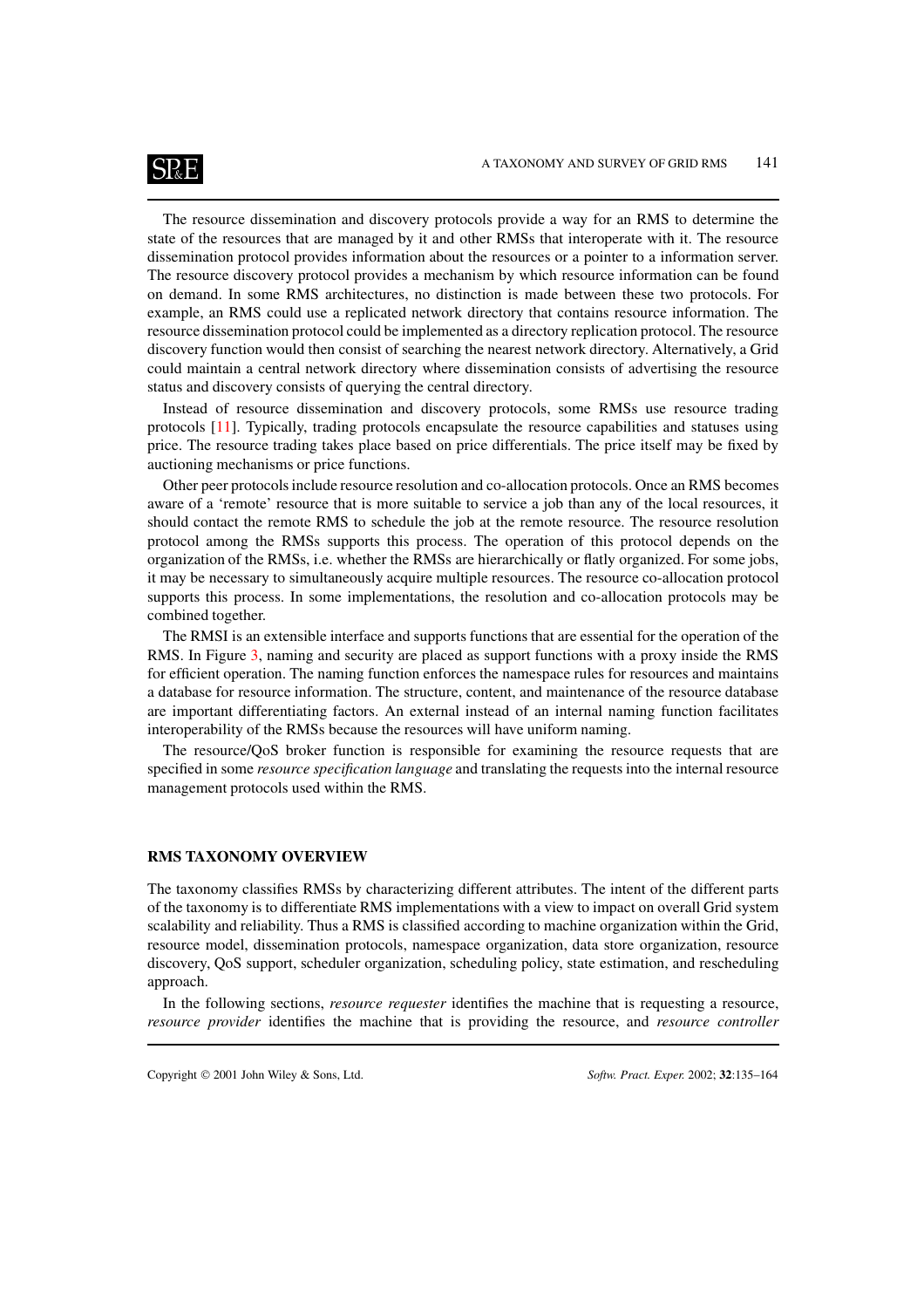

<span id="page-7-0"></span>

Figure 4. Organization taxonomy.

identifies the machine that is responsible for allocating the resource. Current Grid systems have machines that function in one or more of these roles.

# **MACHINE ORGANIZATION**

The organization of the machines in the Grid affects the communication patterns of the RMS and thus determines the scalability of the resultant architecture. Figure [4](#page-7-0) shows the taxonomy for the machine organization. The organization describes how the machines involved in resource management make scheduling decisions, the communication structure between these machines, and the different roles the machines play in the scheduling decision.

Previous taxonomies used centralized and decentralized categories. In a centralized organization a single controller or designated set of controllers performs the scheduling for all machines. This approach is not used in Grid systems since centralized organizations suffer from scalability issues. In a decentralized organization the roles are distributed among machines in the Grid. Decentralized organizations have been previously divided into sender and receiver initiated categories. This is too simple since there is a need to distinguish how the resource requesters, resource providers, and the resource controllers organize their dialogue.

For example, a resource requester may utilize an agent-based approach to search out resource providers and allocate the resources on behalf of the originator. This is a sender-initiated approach. A resource requester may consult locally or globally available resources and then makes requests to the resource providers. This is also a sender-initiated approach with a significantly different architecture than the agent-based approach. In this paper a different approach is used. The organization structure and resource management implementation are characterized separately. This section describes the organization and the next section describes the resource management implementation.

In a flat organization all machines can directly communicate with each other without going through an intermediary. In a hierarchical organization machines in the same level can directly communicate with the machines directly above them or below them, or peer to them in the hierarchy. The fan out below a machine in the hierarchy is not relevant to the classification. Most current Grid systems use this organization since it has proven scalability.

In a cell structure, the machines within the cell communicate between themselves using flat organization. Designated machines within the cell function acts as boundary elements that are responsible for all communication outside the cell. The internal structure of a cell is not visible from another cell, only the boundary machines are. Cells can be further organized in flat or hierarchical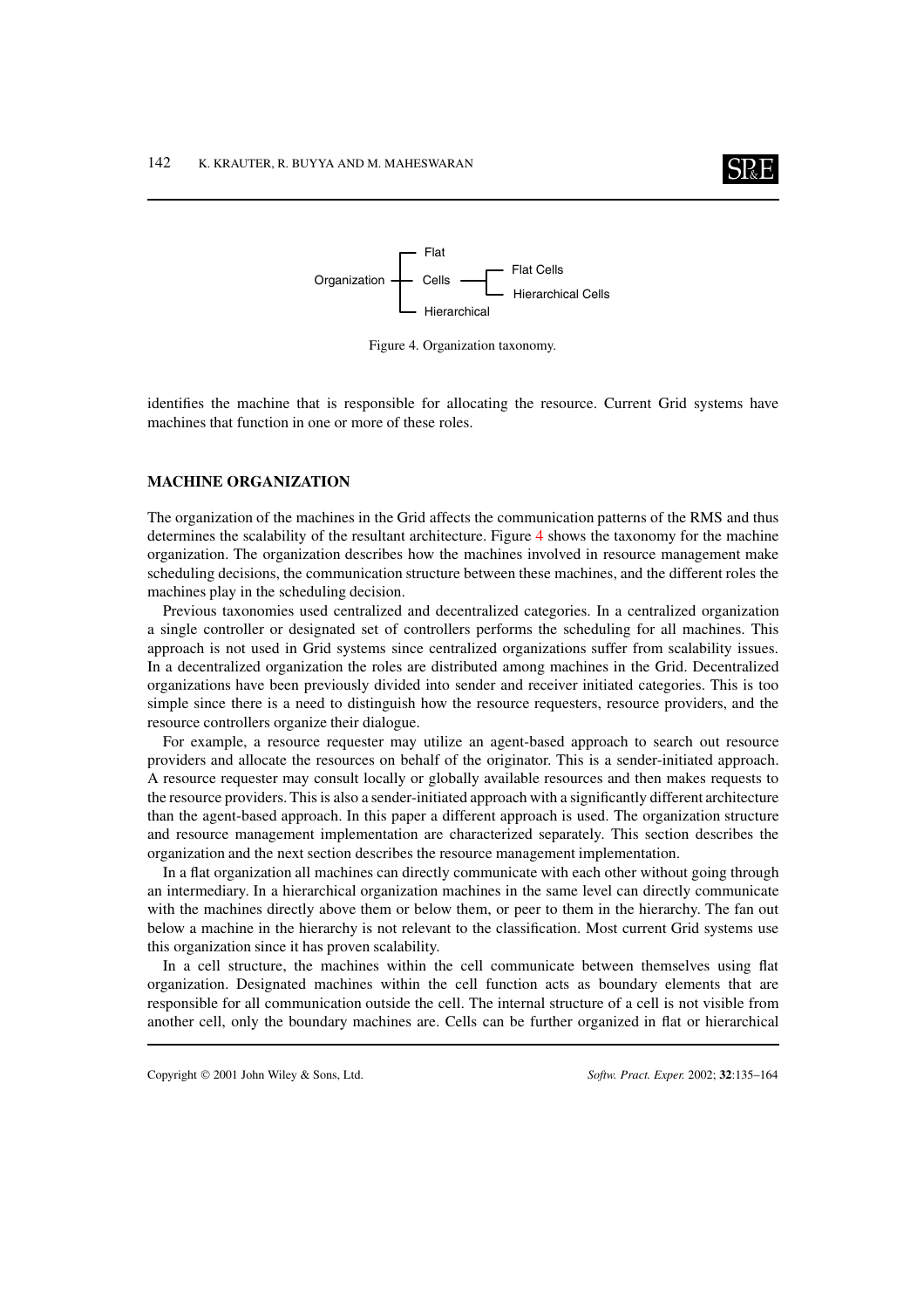

Figure 5. Resource model taxonomy.

structures. A Grid that has a flat cell structure has only one level of cells whereas a hierarchical cell structure can have cells that contain other cells. The major difference between a cell structure and hierarchical structure is that a cell structure has a designated boundary with a hidden internal structure whereas in a hierarchical structure the structure of the hierarchy is visible to all elements in the Grid.

# **RESOURCES**

The taxonomies in this section describe the different aspects of the RMS that provide the interface to the resources managed by the Grid RMS. Arguably the interfaces to resource components are even more important than the scheduling components because they are ultimately what the applications or toolkits use to implement their functionality. If the resource interfaces do not provide the correct abstractions and efficient implementations it is unlikely that a Grid will be used effectively.

#### **Resource model**

The resource model determines how applications and the RMS describe Grid resources. Figure [5](#page-8-0) shows the resource model taxonomy. The taxonomy is focused on how the resources and operations on the resources are described.

In a schema based approach, the data that comprises a resource is described via a description language along with some integrity constraints. In some systems, a query language is integrated with the schema language. The schema languages are further characterized by the ability to extend the schemas. In an extensible schema, new schema types for resource descriptions can be added. Predefined attribute-value based resource models are in the fixed schema category. The Condor ClassAd approach using semi-structured data approach is in the extensible schema category.

In an object model, the operations on the resources are defined as part of the resource model. As with schemas the object model can be predetermined and fixed as part of the definition of the RMS. In the object model extensible approach the resource model provides a mechanism to extend the definition of the object model managed by the RMS. The Legion approach provides an extensible object model oriented around resource management. It may be difficult to implement a high performance extensible object model. The current fixed object models are basic and provide few primitive operations on resources.

<span id="page-8-0"></span>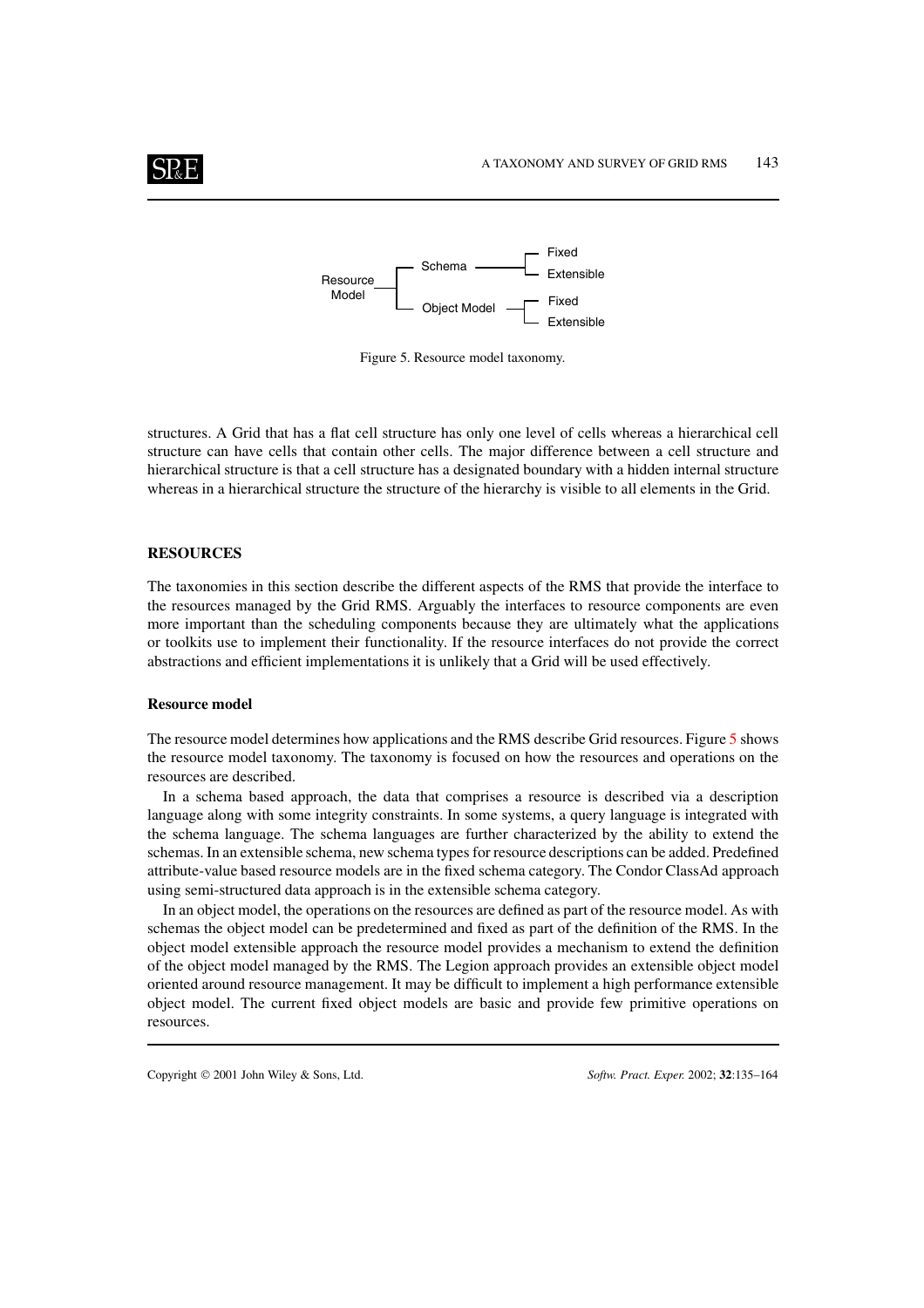

<span id="page-9-0"></span>

Figure 6. Namespace organization taxonomy.

#### **Resource namespace organization**

A Grid RMS operates on a pool of globally named resources. The organization of the namespace that could be created and maintained by an entity external to RMS greatly influences the design of the resource management protocols and affects the discovery methods. Figure [6](#page-9-0) shows the taxonomy for namespace organization.

A relational namespace divides the resources into relations and uses concepts from relational databases to indicate relationships between tuples in different relations. A hierarchical namespace divides the resources in the Grid into hierarchies. The hierarchies are typically organized around the physical or logical network structures. The relational/hierarchical namespace hybrid consists of relations where the contents of the relations are broken into a hierarchy in order to distribute them across the machines in the Grid. Most network directory based namespaces utilize a hybrid structure. Globus MDS is an example of a network directory that utilizes a hybrid structure.

A graph-based namespace uses nodes and pointers where the nodes may or may not be complex entities. Namespaces that are implemented using an object-oriented paradigm typically use graph namespaces with object as nodes and inter-object references being the pointers. 2K provides a graph based namespace based on the CORBA object model. A given resource in a hierarchical namespace may occur more than once in different part of the hierarchy with an embedded reference to another part of the hierarchy. This is not considered a graph namespace since the fundamental navigation method is to descend the hierarchy rather than to chase references as in object-oriented approaches.

#### **QoS support**

In Grid systems, QoS is not limited to network bandwidth but extends to the processing and storage capabilities of the nodes. Thus the focus is on the degree a Grid can provide end-to-end QoS rather than providing only QoS on the network. When a Grid job has QoS requirements, it may be necessary to negotiate a *service level agreement* (SLA) to enforce the desired level of service. Resource reservation is one of the ways of providing guaranteed QoS in a Grid with dedicated resources. Globus provides some resource reservation capabilities. It is very inefficient to guarantee network bandwidth and not guarantee processing cycles for the application components communicating over this link. Resource reservation is also considered to be a fundamental QoS attribute. A Grid that provides the ability to specify QoS at job submission time but cannot reserve resources in advance is considered to provide only a partial solution to QoS. Most current Grid implementations can only provide partial QoS since most processor operating systems do not provide strict performance guarantees.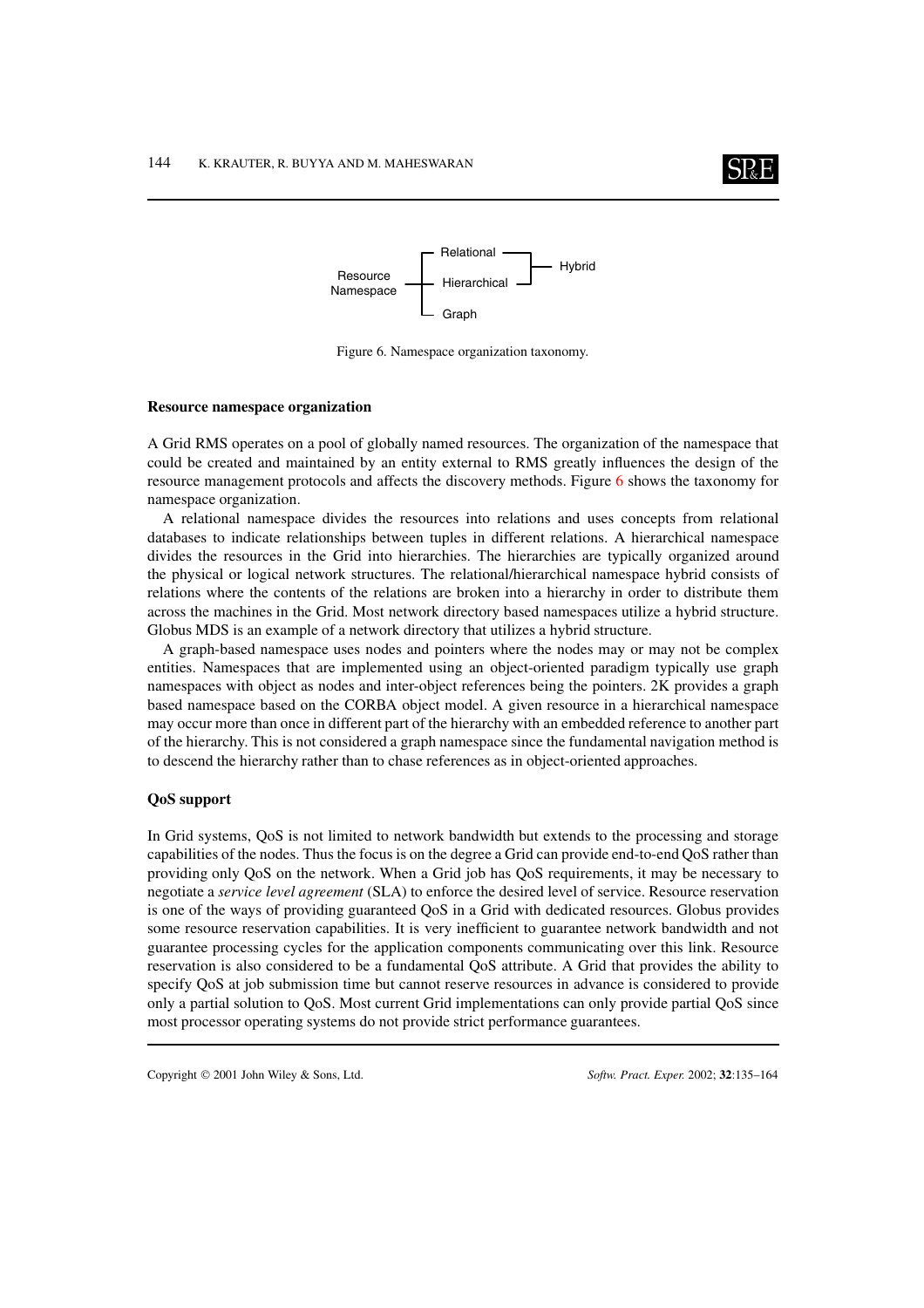

Figure 7. QoS support taxonomy.

<span id="page-10-1"></span><span id="page-10-0"></span>

Figure 8. Resource information store taxonomy.

There are two parts to QoS, admission control and policing. Admission control determines if the requested level of service can be given and policing ensures that the job does not violate its agreed upon level of service. Figure [7](#page-10-1) shows the taxonomy for QoS support. A RMS that provides explicit QoS attributes for resource requests but cannot enforce SLAs via policing provides soft QoS support. Hard QoS support is provided when all nodes in the Grid can police the SLAs guaranteed by the RMS. Darwin and GOPI provide hard QoS support since they are oriented towards supporting network applications.

#### **Resource information store organization**

The resource information store organization determines the cost of implementing the resource management protocols because resource dissemination and discovery may be provided by the data store implementation. Figure [8](#page-10-0) shows the taxonomy for resource information data store organizations. Distributed object data stores utilize persistent object services that are provided by language independent object models such as CORBA or a language based model such as that provided by persistent Java object implementations. 2K and Javelin provide object-oriented information stores based around their respective underlying object models.

Network directory data stores are based on a database engine and utilize a standard interface language to operate on the schema data. Many existing network directories use X.500/LDAP interfaces to access an underlying relational database or a specialized distributed database implementation. Network directories may also provide access to underlying databases using query interfaces other than X.500/LDAP. Network directories implemented using relational databases may provide access using SQL or a restricted subset of it. The original implementation of Globus MDS was based on a standard LDAP implementation but this was converted to a specialized implementation to increase performance.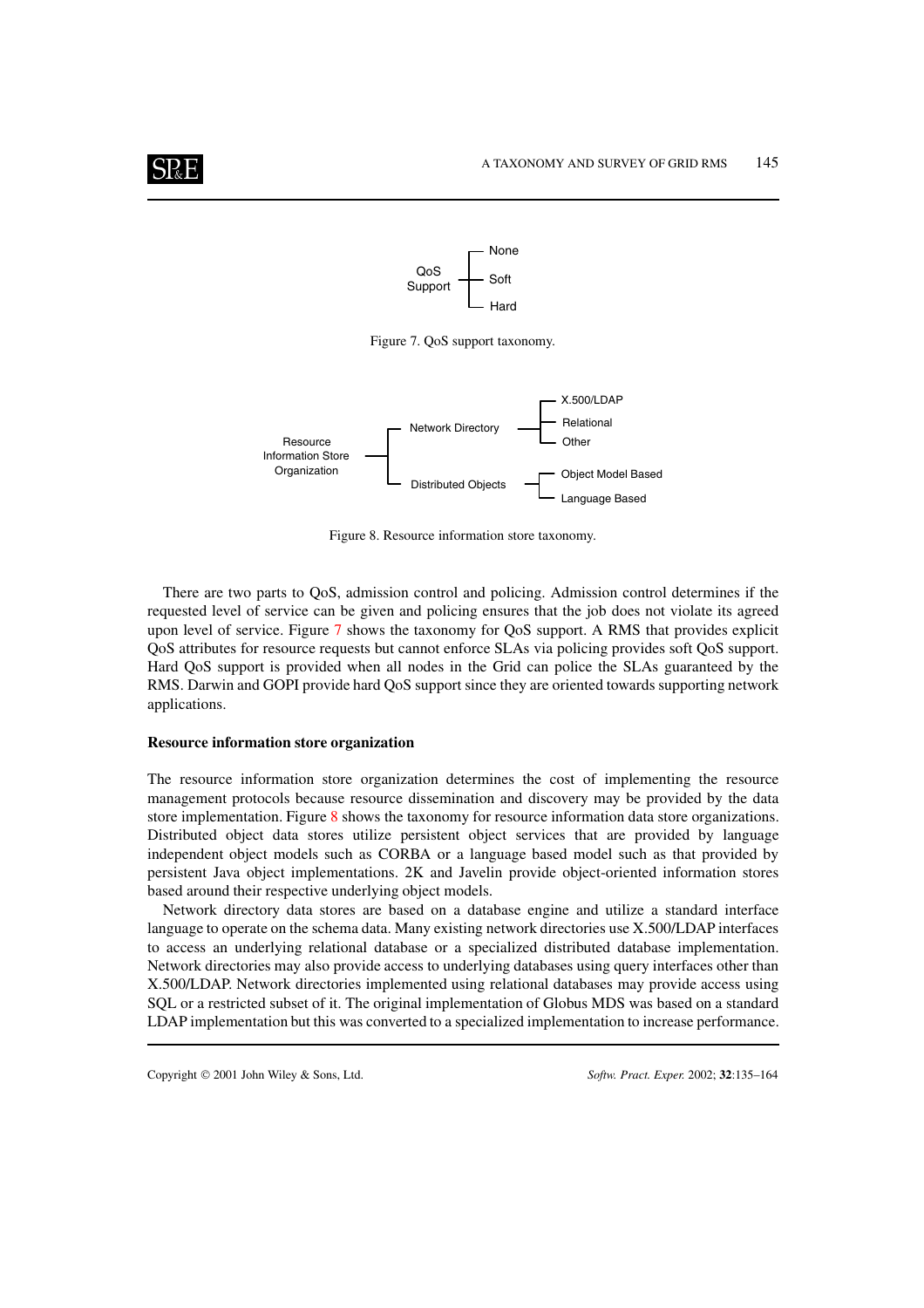<span id="page-11-0"></span>

Figure 9. Resource discovery taxonomy.

<span id="page-11-1"></span>

Figure 10. Resource dissemination taxonomy.

The important difference between distributed object and network directory approaches is that in network directories the schema and operations are separated with the operations defined externally to the data store schema. In an object-oriented approach the schema defines the data and the operations together. Other approaches such as Sun Microsystem's Jini provide a network information store oriented around the underlying language facilities. Jini utilizes the features of Java such as RMI and code mobility. Jini could be used to implement a more generalized Grid resource information store.

#### **Resource discovery and dissemination**

Resource discovery and dissemination may be viewed as providing complementary functions. Discovery is initiated by a network application to find suitable resources within the Grid. Dissemination is initiated by a resource trying to find a suitable application that can utilize it. Figure [9](#page-11-0) shows the taxonomy for resource discovery and Figure [10](#page-11-1) shows the taxonomy for resource dissemination.

The implementation of the resource description database in current systems seems to determine the approach to resource discovery. Network directory based systems mechanisms such as Globus MDS use parameterized queries that are sent across the network to the nearest directory. Query based systems are further characterized depending on whether the query is executed against a distributed database or a centralized database. The updating of the resource description database is characterized by the resource dissemination approaches. Agent based approaches send active code fragments across machines in the Grid that are interpreted locally on each machine. The Bond system is based on agents that use KQML as an agent communication language. Agents can also passively monitor and either periodically distribute resource information or in response to another agent. Thus agents can mimic a query based resource discovery scheme. The major difference between a query based approach and an agent based approach is that agent based systems allow the agent to control the query process and make resource discovery decisions based on its own internal logic rather than rely on an a fixed function query engine.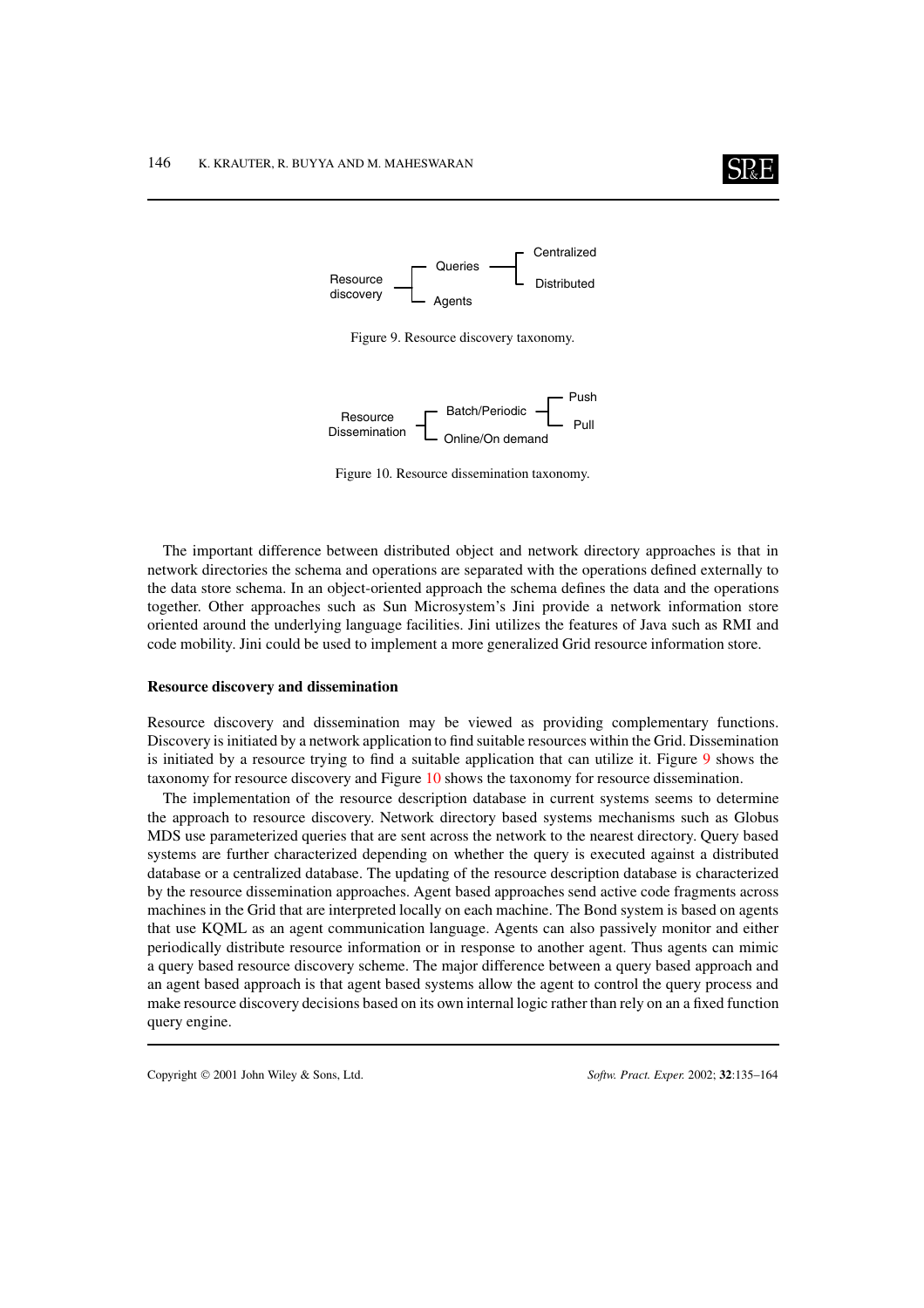Resource dissemination is categorized by the approach taken for updating the resource information. The mechanisms used to implement dissemination determine the amount of data that is sent between machines in the Grid. For example, aggregate resource status may be sent using a different protocol than detailed resource description information in order to reduce the data transferred and the latency time.

In a batch/periodic approach, resource information is batched up on each Grid machine and then periodically disseminated through the Grid. Information can be sent from the originating machine to other machines in which case it is pushing the information or another machine in the Grid can request the information from the originating machine in which case it pulls the information from the machine. Condor and the European DataGrid are examples that utilize the batch approach. In an online or ondemand approach information is disseminated from the originating machine immediately. In this case the information is pushed to other machines in the Grid. The set of machines that the information is sent to depends on the organization of the Grid and the resource database implementation. The 2K system uses a demand based resource dissemination model.

# **Summary and research issues**

This section presented taxonomies for describing resource models, resource namespace organization, QoS support, resource information store organization, resource discovery and resource dissemination. The solutions to these problems determine the functionality of the resources and the efficiency by which they can be managed by other components of the RMS. For example, the QoS support issue determines what kind of QoS support an application could receive from a resource. The organization of the resource information store could determine the efficiency of the scheduling or allocation algorithms. Following is a sampling of research issues in the area of the problems considered in this subsection that need further examination.

This paper assumes that the RMS operates on a 'globally' named pool of resources. Several current generation RMSs have naming as an internal function to the RMS. Further research is necessary to closely examine the trade-offs of placing the naming function. One motivation for making naming a global function is it facilitates interoperability of different RMSs which may be essential for the Grid to scale to Internet proportions.

Resource discovery and dissemination are two key functions for a wide-area RMS. The status information of the resources that is central to these functions change dynamically. Hence the above schemes should consider the fact that the information will become stale after a certain time period [[21\]](#page-28-12). Further, a Grid RMS is likely to handle a highly heterogeneous set of resources with some more significant than others [\[22\]](#page-28-11). For dissemination schemes to reduce the message overhead and become scalable, issues such as how to quantify significance and measure it efficiently should be addressed.

QoS support is another significant issue in Grids. There is variety of resources that are capable of supporting QoS to varying degrees so it is essential to develop flexible QoS abstraction mechanisms.

## **SCHEDULING**

The previous section examined several taxonomies that described the functionality of the resources both for the management system as well as the end-user applications. This section examines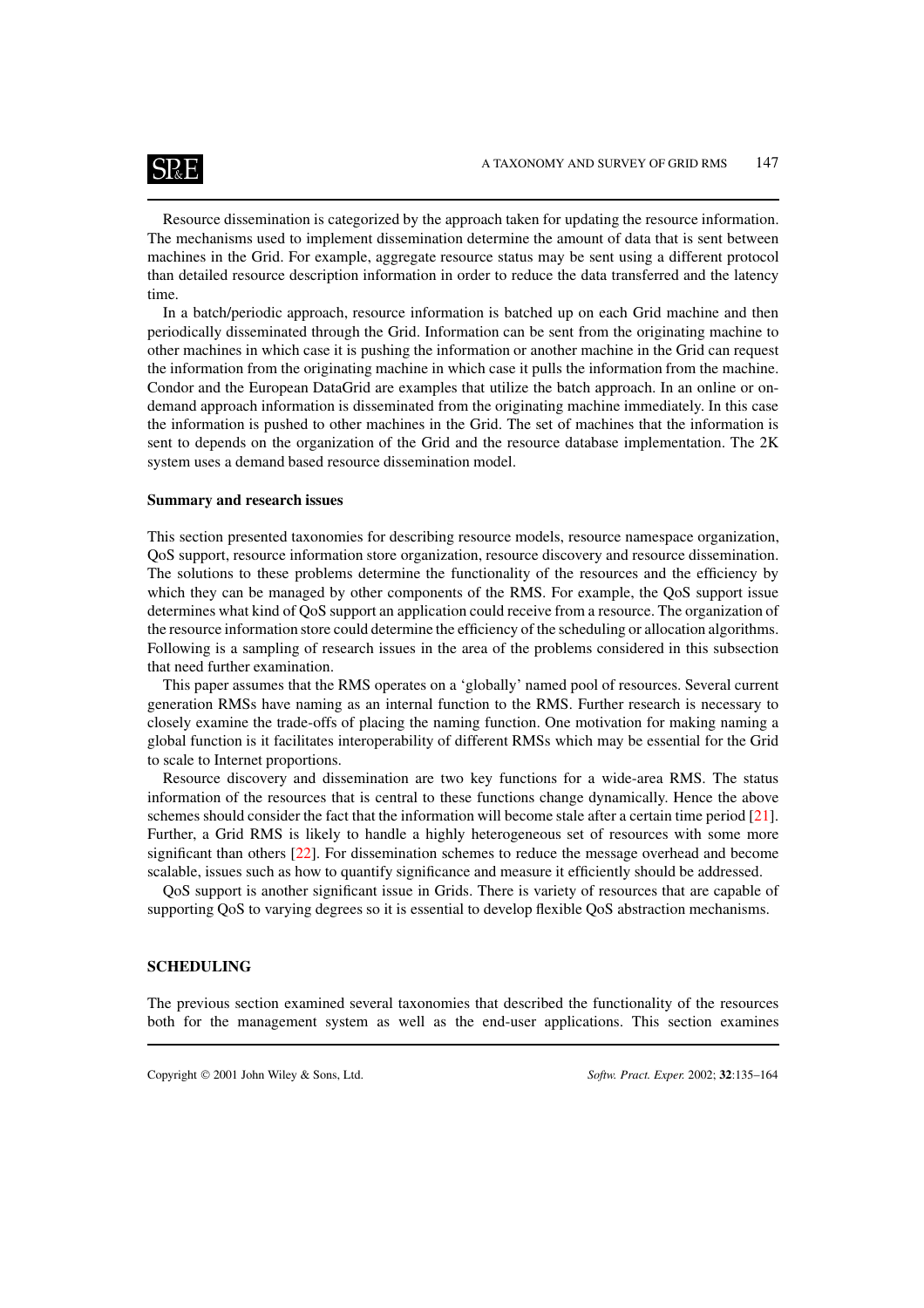

<span id="page-13-0"></span>

Figure 11. Scheduler organization taxonomy.

taxonomies that describe the scheduling and resource allocation operation of the RMS and discusses how these management schemes relate to some of the schemes examined in previous sections. In particular, taxonomies for the organization of the scheduling components, degree of extensibility, rescheduling approaches, and state estimation are presented.

#### **Scheduler organization**

The scheduling component of the RMS can be organized in three different ways as shown in Figure [11](#page-13-0). In the centralized organization, there is only one scheduling controller that is responsible for the system-wide decision making. Such an organization has several advantages including easy management, simple deployment, and the ability to co-allocate resources. In a Grid RMS the disadvantages of this organization such as the lack of scalability, lack of fault-tolerance, and the difficulty in accommodating multiple policies outweigh the advantages. Condor utilizes a centralized scheme based around the ClassAd matchmaker.

The other two organizations, hierarchical [\[23\]](#page-28-13) and decentralized have more suitable properties for a Grid RMS scheduler organization. In a hierarchical organization, the scheduling controllers are organized in a hierarchy. One obvious way of organizing the controllers would be to let the higher level controllers manage larger sets of resources and lower level controllers manage smaller sets of resources. Compared with the centralized scheduling this mode of hierarchical scheduling addresses the scalability and fault-tolerance issues. It also retains some of the advantages of the centralized scheme such as co-allocation. Many of the Grid systems such as 2K, Darwin, and Legion utilize a hierarchical scheduler.

One of the key issues with the hierarchical scheme is that it still does not provide site autonomy and multi-policy scheduling. This might be a severe drawback for Grids because the various resources that participate in the Grid would want to preserve control over their usage to varying degrees. Many Grid resources would not dedicate themselves only to the Grid applications. Therefore hierarchical scheduling schemes should deal with dynamic resource usage policies.

The decentralized organization is another alternative. It naturally addresses several important issues such as fault-tolerance, scalability, site-autonomy, and multi-policy scheduling. However, decentralized organizations introduces several problems of their own some of them include management, usage tracking, and co-allocation. This scheme is expected to scale to large network sizes but it is necessary for the scheduling controllers to coordinate with each other via some form of resource discovery or resource trading protocols. The overhead of operation of these protocols will be the determining factor for the scalability of the overall system. Lack of such protocols may reduce the overhead but the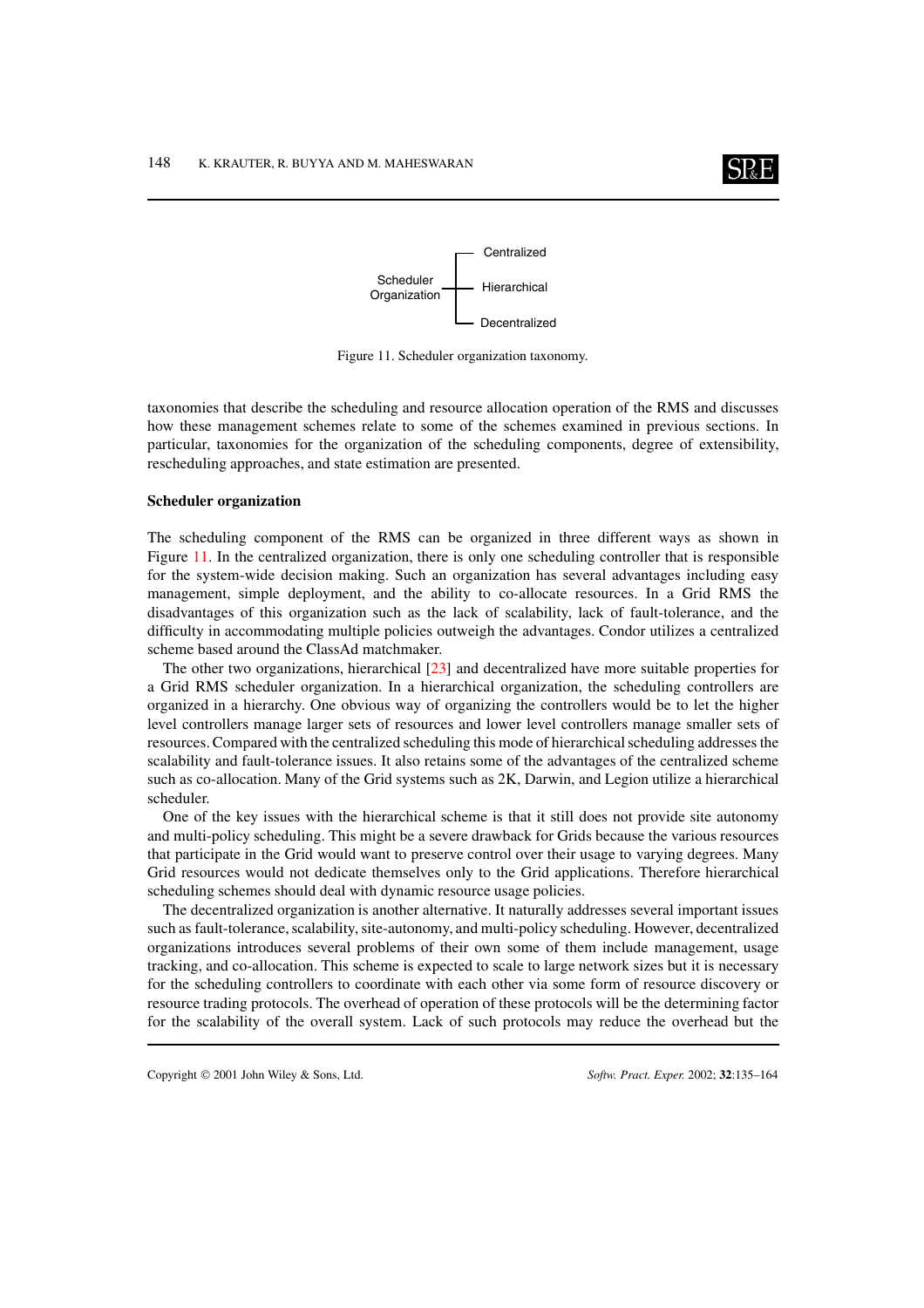<span id="page-14-0"></span>



Figure 12. State estimation taxonomy.

efficiency of scheduling may also decrease. Systems such as Bond, MOL, and Ninf utilize decentralized scheduling approaches.

# **State estimation**

Previous taxonomies of state estimation concentrated on the degree of information available for estimated state and the communication organization by which this information was distributed. In Grid systems, state estimation is always done on partial or stale information due to information propagation delay in large distributed systems. The focus of this taxonomy is on the mechanism used to estimate state that affects the implementation of the current and historical data stores in our abstract model. Figure [12](#page-14-0) shows the state estimation taxonomy.

Non-predictive state estimation uses only the current job and resource status information since there is no need to take into account historical information. Non-predictive approaches use either heuristics based on job and resource characteristics or a probability distribution model based on an offline statistical analysis of expected job characteristics. A predictive approach takes current and historical information such as previous runs of an application into account in order to estimate state. Predictive models use either heuristic, pricing model or machine learning approaches. In a heuristic approach, predefined rules are used to guide state estimation based on some expected behavior for Grid applications. In a pricing model approach, resources are bought and sold using market dynamics that take into account resource availability and resource demand [[2\]](#page-27-0). In machine learning, online or offline learning schemes are used to estimate the state using potentially unknown distributions. Note that heuristics or statistics-based techniques can be used for both predictive and non-predictive state estimation approaches. The Punch system uses machine learning based predictive approach and the Ninf system uses pricing model approach for state estimation.

#### **Rescheduling**

The rescheduling characteristic of a RMS determines when the current schedule is re-examined and the job executions reordered. The jobs can be reordered to maximize resource utilization, job throughput, or other metrics depending on the scheduling policy. The rescheduling approach determines the suitability of a RMS for different types of Grid systems. Figure [13](#page-15-0) shows the rescheduling taxonomy.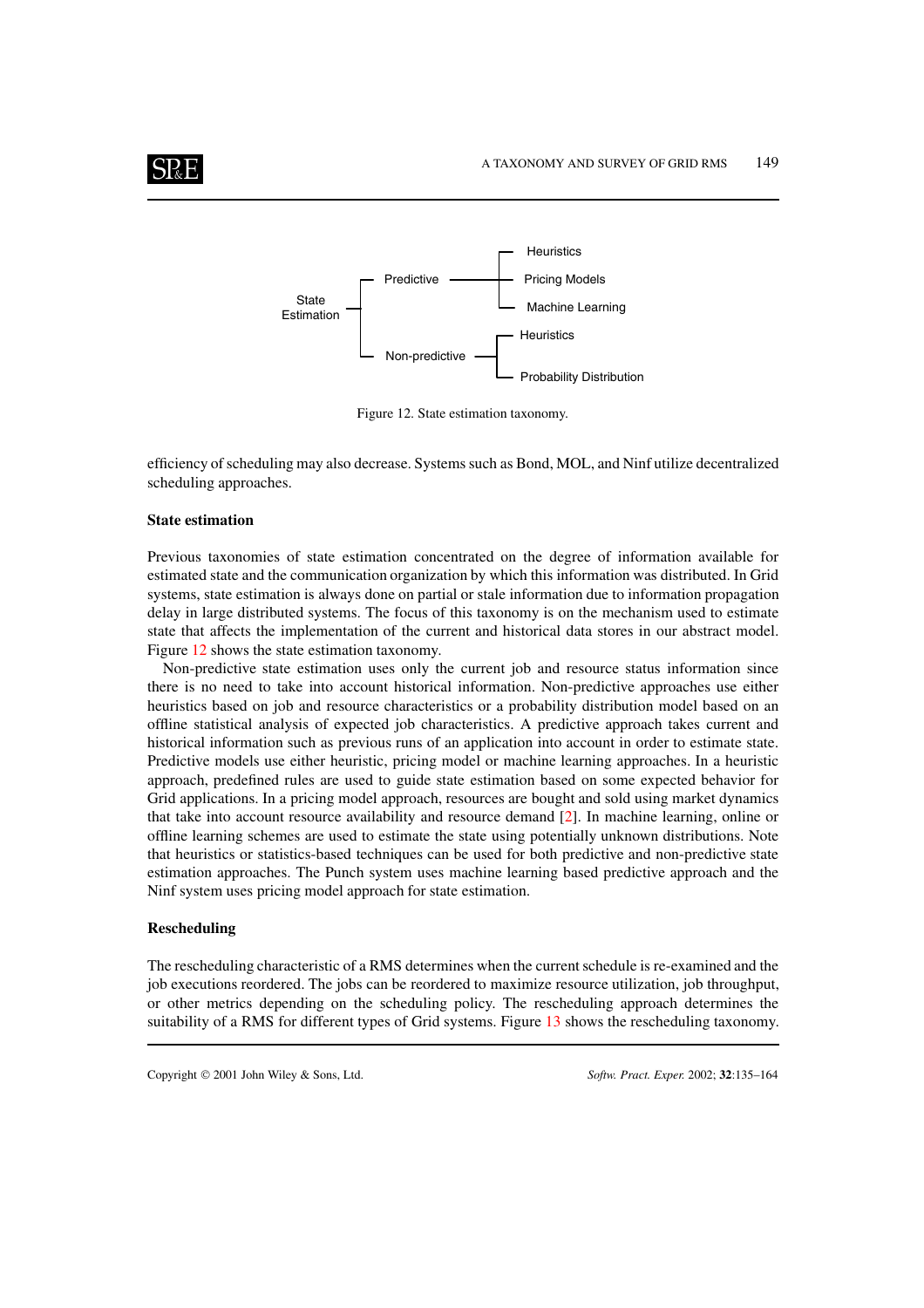<span id="page-15-0"></span>

Figure 13. Rescheduling taxonomy.

<span id="page-15-1"></span>

Figure 14. Scheduling policy taxonomy.

Periodic or batch rescheduling approaches group resource requests and system events which are then processed at intervals. This interval may be periodic or may be triggered by certain system events. The key point is that rescheduling is done to batches instead of individual requests or events. Event driven online rescheduling performs rescheduling as soon the RMS receives the resource request or system event.

Batch rescheduling allows potentially more effective utilization of the Grid resources since more requests can be considered at one time. Predictive state estimation schemes may also work better with periodic or batch rescheduling. Hard QoS would be difficult to provide using a batch rescheduling approach since the violation of service level would not cause immediate rescheduling of the offending job. Online schemes can be more reactive and show less latency for jobs. It may be quite difficult to implement a general-purpose online RMS scheme that can address the different types of Grid systems. It is difficult to determine the rescheduling approach of most Grid systems since it is usually not explicitly stated. Systems such as Darwin provide online scheduling whereas some application oriented Grids such as PUNCH seem to utilize a more batch oriented rescheduling approach.

# **Scheduling policy**

The RMS uses the scheduling policy to determine the relative ordering of requests and jobs when rescheduling. Figure [14](#page-15-1) shows the scheduling policy taxonomy. This taxonomy focuses the degree that the scheduling policy can be altered by entities outside the RMS. Large Grid systems with many different administrative domains will most likely have different resource utilization policies. Thus it is unlikely that an unalterable scheduling policy will suffice for the different needs.

In a fixed approach the policy implemented by the resource manager is predetermined. Fixed policies are further subdivided into maximizing system throughput schemes or maximizing application oriented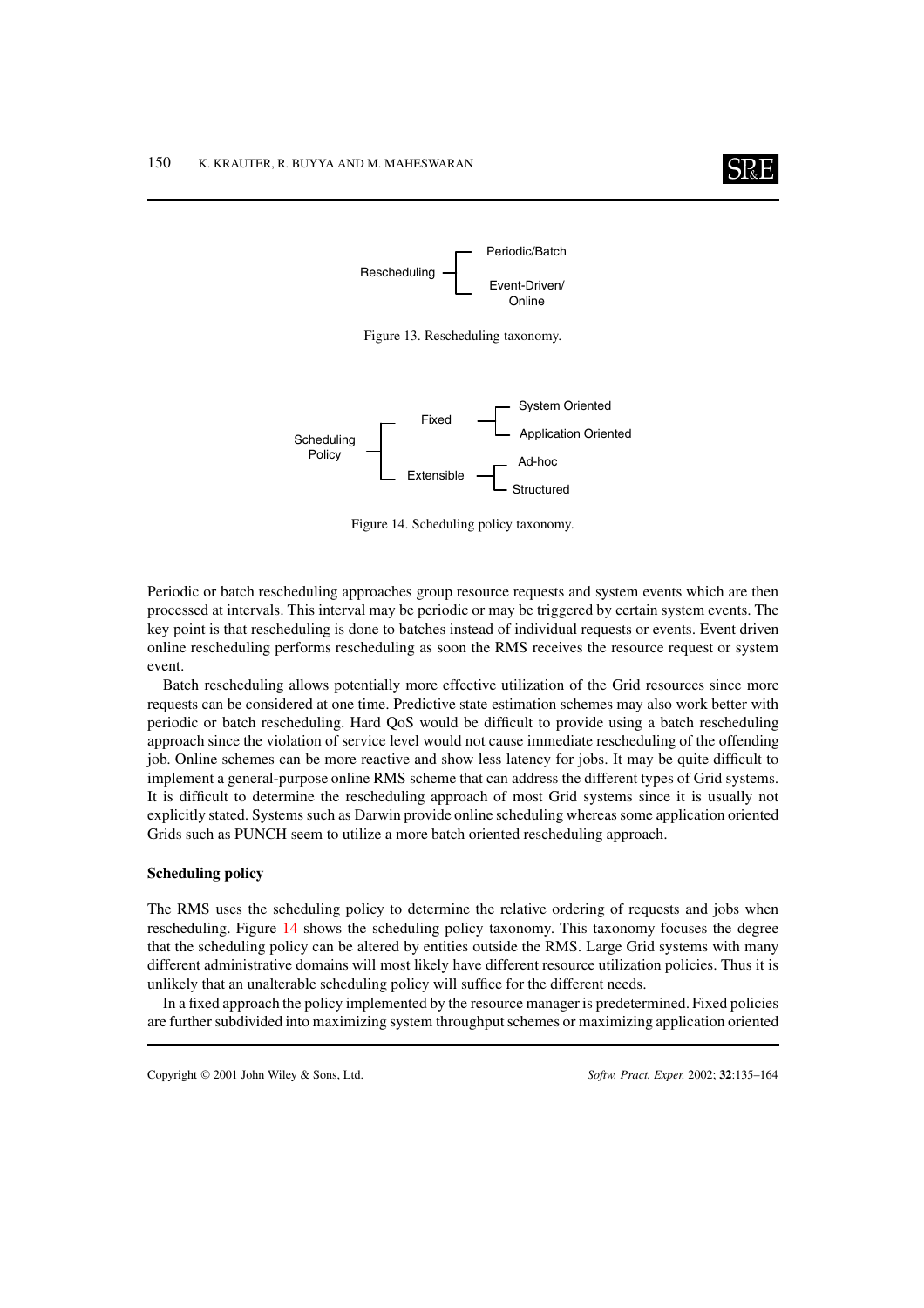schemes. Application oriented schemes try to optimize some specific metric such as application completion time. Some fixed policy schemes allow fine-tuning by providing specific control parameters to fine-tune the gross level scheduling objective such as maximizing overall resource utilization. Many application oriented schedulers such as Netsolve and AppLeS have more fixed scheduling policies.

Extensible scheduling policy schemes allow external entities the ability to change the scheduling policy. In the *ad hoc* extensible scheme the resource manager implements a fixed scheduling policy but provides an interface whereby an external agent can change the resulting schedule. This is typically done only for specific resources that demand special treatment. In a structured extensible scheme the resource manager provides a model of the scheduling process with associated semantics. External agents are allowed to override the default RMS supplied behaviors with their own thus changing the default scheduling policy. The Legion system provides a well structured extensible scheduling scheme. Most of the other Grid system provides some level of *ad hoc* scheduling extensibility.

## **Summary and research issues**

This subsection discusses taxonomies that describe the approaches for scheduling and state estimation in an RMS. In a wide-area RMS such as a Grid RMS, a resource discovery/dissemination protocol is expected to work in conjunction with the state estimation. This concept is very different from previous generation DCEs such as Utopia [[24\]](#page-28-15). In such systems the state estimation algorithms maintain the 'state' of the system which is used by the scheduling algorithm to allocate jobs to resources. In a widearea RMS, the state estimation schemes may maintain distributed and independent status databases that may interoperate using the resource discovery/dissemination protocols.

Although scheduling is an area that has been investigated for a long time in distributed computing and other areas, the Grid computing systems present unique characteristics that demand a reexamination. Some of the issues in the area of scheduling include: development of Grid level resource container abstractions similar to the resource containers developed for uni-processor machines [[25\]](#page-28-14) and multi-policy scheduling schemes.

# **GRID RESOURCE MANAGEMENT SYSTEMS SURVEY**

The example system surveyed in this section is not exhaustive, but comprehensive enough to cover many of the classes developed in our taxonomy. A summary of architectural design choices made by the representative set of Grid systems is shown in Table [I](#page-17-0).

The table groups the choices into three groups, Grid, Resources, and Scheduling. The Grid group classifies the system according to Grid type and the machine organization taxonomies. Some systems support more than one Grid type. The Resource group specifies the values for the resource taxonomies in the 'Resources' section. The Scheduling group specifies the values for the scheduling taxonomies presented in the 'Scheduling' section. Many systems are not fully classified since some of the information required to completely place them into taxonomies could not be determined from the references, they operate in conjunction with other Grid RMS systems, or they do not provide all the RMS features considered in this taxonomy.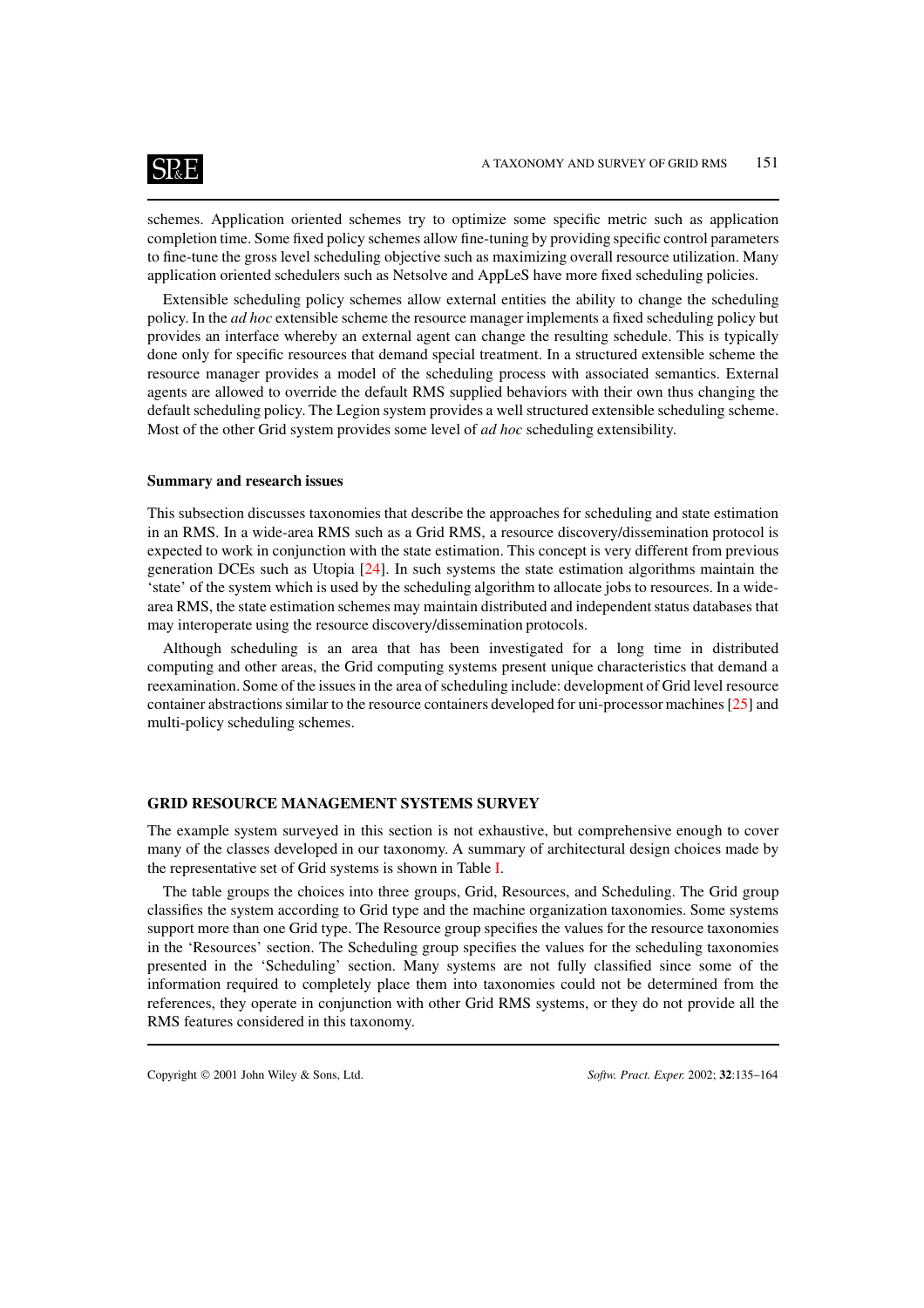

<span id="page-17-0"></span>

| System               | Grid type                     | Resources                                                                                                                                                  | Scheduling                                                                                                          |
|----------------------|-------------------------------|------------------------------------------------------------------------------------------------------------------------------------------------------------|---------------------------------------------------------------------------------------------------------------------|
| 2K                   | On-demand<br>Hierarchical     | Extensible object model, graph<br>namespace, soft network QoS,<br>object model store, agent<br>discovery, online dissemination                             | Hierarchical network resource<br>scheduler, decentralized scheduler<br>for other resources                          |
| AppLeS               | High-throughput               | Resource model provided by<br>Globus, Legion, or Netsolve                                                                                                  | Hierarchical scheduler, predictive<br>heuristics, online rescheduling,<br>fixed application oriented policy         |
| Bond                 | On-demand<br>Flat             | Extensible object model, graph<br>namespace, hard QoS, language<br>based object store, agent<br>discovery, periodic push<br>dissemination                  | Decentralized scheduler, predictive<br>pricing models, online<br>rescheduling, fixed application<br>oriented policy |
| Condor               | Computational<br>Flat         | Extensible schema model, hybrid<br>namespace, no QoS, network<br>directory store, centralized queries<br>discovery, periodic push<br>dissemination         | Centralized scheduler                                                                                               |
| Darwin               | Multimedia<br>Hierarchical    | Fixed schema model, graph<br>namespace, hard QoS                                                                                                           | Hierarchical scheduler,<br>non-predictive, online<br>rescheduling, fixed system oriented<br>policy                  |
| European<br>DataGrid | Data<br>Hierarchical          | Extensible schema model,<br>hierarchical namespace, no QOS,<br>network directory store,<br>distributed queries discovery,<br>periodic push dissemination   | Hierarchical scheduler, extensible<br>scheduling policy                                                             |
| Globus               | Various<br>Hierarchical cell  | Extensible schema model,<br>hierarchical namespace, soft QoS,<br>network directory store,<br>distributed queries discovery,<br>periodic push dissemination | Decentralized scheduler<br>infrastructure, scheduling provided<br>by external schedulers (AppLeS,<br>Nimrod/G       |
| Javelin              | Computational<br>Hierarchical | Fixed object model, graph<br>namespace, soft QoS, other<br>network directory store,<br>distributed queries discovery,<br>periodic push dissemination       | Decentralized scheduler, fixed<br>application oriented policy                                                       |
| <b>GOPI</b>          | Multimedia<br>Flat            | Extensible object model, graph<br>namespace, hard QoS                                                                                                      | Decentralized scheduler, <i>ad hoc</i><br>extensible policy                                                         |
| Legion               | Computational<br>Hierarchical | Extensible object model, graph<br>namespace, soft QoS, object<br>model store, distributed queries<br>discovery, periodic pull<br>dissemination             | Hierarchical scheduler, extensible<br>structured scheduling policy                                                  |

# Table I. Grid RMSs and their architecture choices.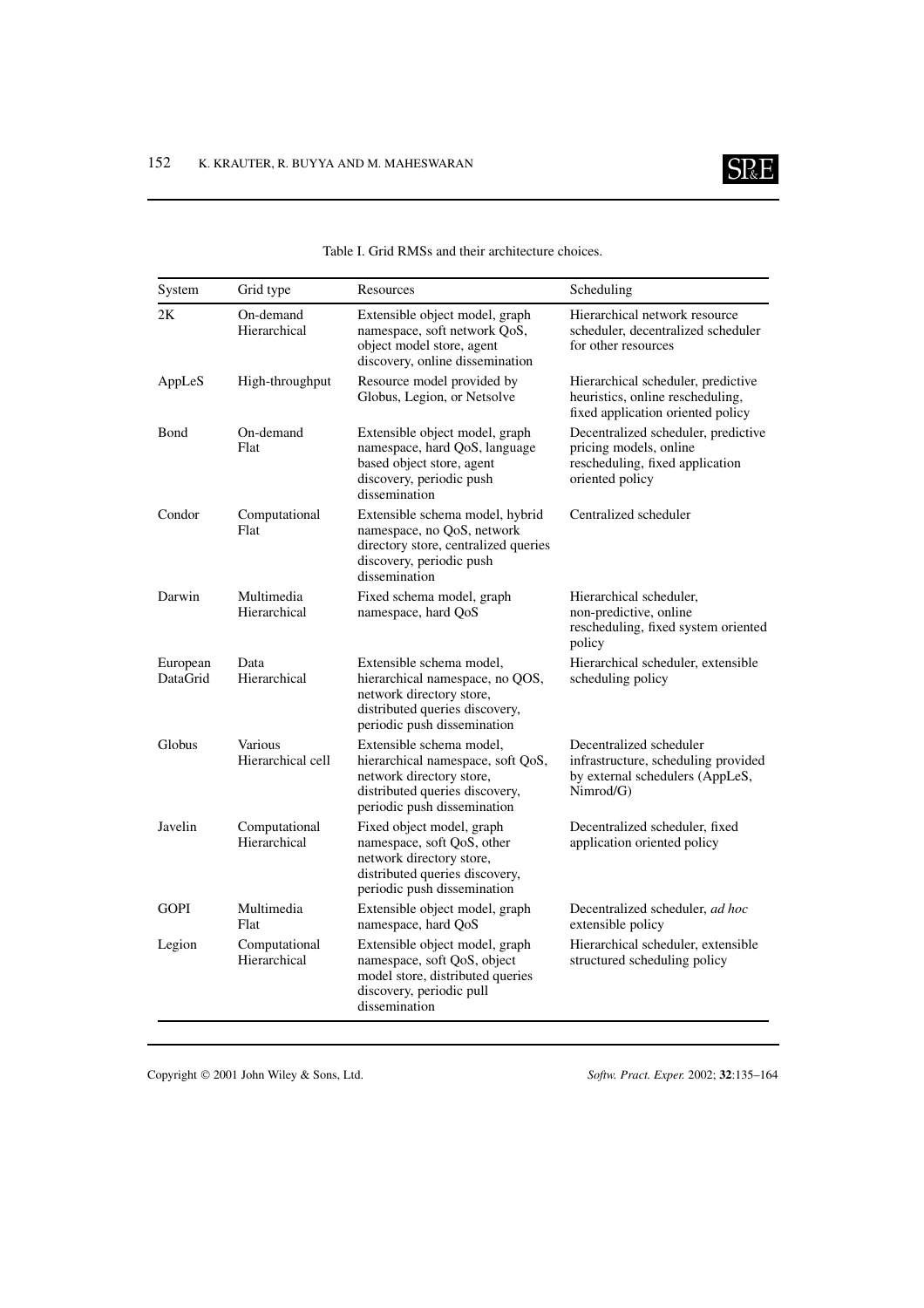

|  | Table I. Continued. |
|--|---------------------|
|--|---------------------|

| System          | Grid type                            | Resources                                                                                                                                                             | Scheduling                                                                                                    |
|-----------------|--------------------------------------|-----------------------------------------------------------------------------------------------------------------------------------------------------------------------|---------------------------------------------------------------------------------------------------------------|
| <b>MOL</b>      | Computational<br>Hierarchical cell   | Extensible schema model,<br>hierarchical namespace, object<br>model store, distributed queries<br>discovery, periodic push<br>dissemination                           | Decentralized scheduler, extensible<br><i>ad hoc</i> scheduling policies                                      |
| <b>NetSolve</b> | Computational<br>Hierarchical        | Extensible schema model,<br>hierarchical namespace, soft QoS,<br>distributed queries discovery,<br>periodic push dissemination                                        | Decentralized scheduler, fixed<br>application oriented policy                                                 |
| Nimrod/G        | High-throughput<br>hierarchical cell | Extensible schema model,<br>hierarchical namespace, relational<br>network directory data store, soft<br>QoS, distributed queries<br>discovery, periodic dissemination | Hierarchical decentralized<br>scheduler, predictive pricing<br>models, fixed application oriented<br>policy   |
| Ninf            | Computational<br>Hierarchical        | Fixed schema model, relational<br>namespace, no QoS, centralized<br>queries discovery, periodic push<br>dissemination                                                 | Decentralized scheduler                                                                                       |
| <b>PUNCH</b>    | Computational<br>Hierarchical        | Extensible schema model, hybrid<br>namespace, soft QoS, distributed<br>queries discovery, periodic push<br>dissemination                                              | Hierarchical decentralized<br>scheduler, predictive machine<br>learning, fixed application oriented<br>policy |

# **2K: A distributed operating system**

The 2K system is a distributed operating system [[26](#page-28-19)[,27](#page-28-16)] that provides a flexible and adaptable architecture for providing distributed services across a wide variety of platforms ranging from *personal digital assistants* (PDAs) to large scale computers. 2K is intended for development and deployment of distributed service applications rather than high performance grand challenge applications.

The core of 2K is a dynamic reflective CORBA *object request broker* (ORB) called dynamicTAO that is an extension of the TAO ORB [\[28](#page-28-17)]. The dynamicTAO ORB provides the ability to dynamically create environments for applications and move them across the 2K Grid machines using mobile reconfiguration agents. Code and service distribution is also managed using the 2K facilities.

The classification comes mainly from the use of CORBA as the underlying substrate for the system. The 2K system can be considered to be a demand service Grid that uses a flat RMS organization. In Reference [[29\]](#page-28-18), an extension of the current flat model to hierarchical model is described using CORBA traders and name servers. The 2K system uses an extensible object model with a graph based resource namespace and provides soft network QoS. The resource information store is object-model based using the CORBA object model. Resource discovery is performed through agents. Locating services and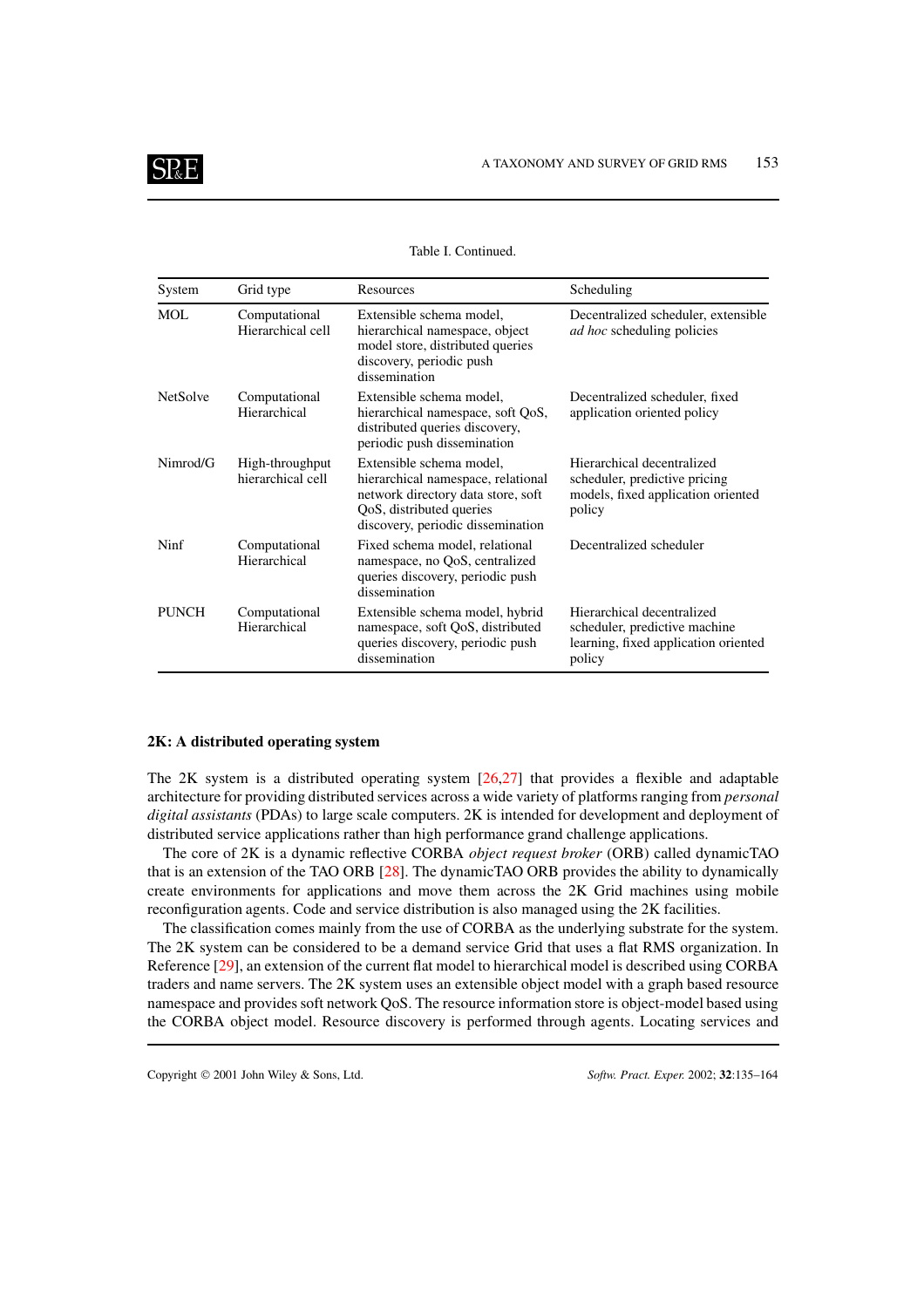

resource is also performed using the CORBA trading services. Resource dissemination is performed on demand by injecting mobile agents into the system.

The 2K system uses a one level hierarchical controller for scheduling network bandwidth. Other resources are scheduled locally using the *dynamic soft real time* (DSRT) scheduling at each resource provider. Thus 2K uses a decentralized controller for all other resources. There does not appear to be any state estimation function or rescheduling approach in the 2K system other than those provided by the underlying native operating system. The scheduling policy in the 2K system seems to be fixed.

#### **AppLeS: A network enabled scheduler**

The AppLeS [[19\]](#page-28-7) project primarily focuses on developing scheduling agents for individual applications on production computational Grids. AppLeS agents use application and system information to select a viable set of resources. AppLeS uses the services of other RMSs such as Globus, Legion, and NetSolve to execute application tasks. Applications have embedded AppLeS agents that performing resource scheduling on the Grid. AppLeS has been used in several applications areas including magnetohydrodynamics [\[30](#page-28-24)], gene sequence comparison, satellite radar images visualization, and tomography [[31\]](#page-28-23).

The AppLeS framework contains templates that can be applied to applications that are structurally similar and have the same computational model. The templates allow the reuse of the application specific schedulers in the AppLeS agents. Templates have been developed for parametric and masterslave type of applications.

The focus of AppLeS is on scheduling and thus it follows the resource management model supported by the underlying Grid middleware systems. An AppLeS scheduler is central to the application that performs mapping of jobs to resources, but the local resource schedulers perform the actual execution of application units. AppLeS schedulers do not offer QoS support. AppLeS can be classified with a predictive heuristic state estimation model, online rescheduling and fixed application oriented scheduling policy.

#### **Bond: Java distributed agents**

Bond is a Java based object-oriented middleware system for network computing [[32\]](#page-28-21). Bond is based on agents [\[33](#page-28-22)] that communicate using the *knowledge querying and manipulation language* (KQML) for inter-object communication. KQML is used for inter agent communications rather than the lower level Java mechanisms in order to provide a uniform base of operation semantics between agents. Bond defines a uniform agent structure and agent extension mechanism. Agents are structured into finite state machines and strategy objects that define behavior in different states. External events cause state transitions that in turn trigger the strategy objects. Agents are dynamically assembled from components using a 'blueprint'. Agents can be checkpointed and migrated by Bond. Agents can discover interface information via an interface discovery service that is accessed via a KQML message. Agent extensions are done using subprotocols. Subprotocols are small closed subsets of KQML commands and are used to dynamically extend the objects provided by the Bond library. Bond has a two level scheduler based on a stock market or computational economy approach. The Concerto extension of Bond [\[34](#page-28-20)] supports hard QoS and provides a general-purpose real time OS platform for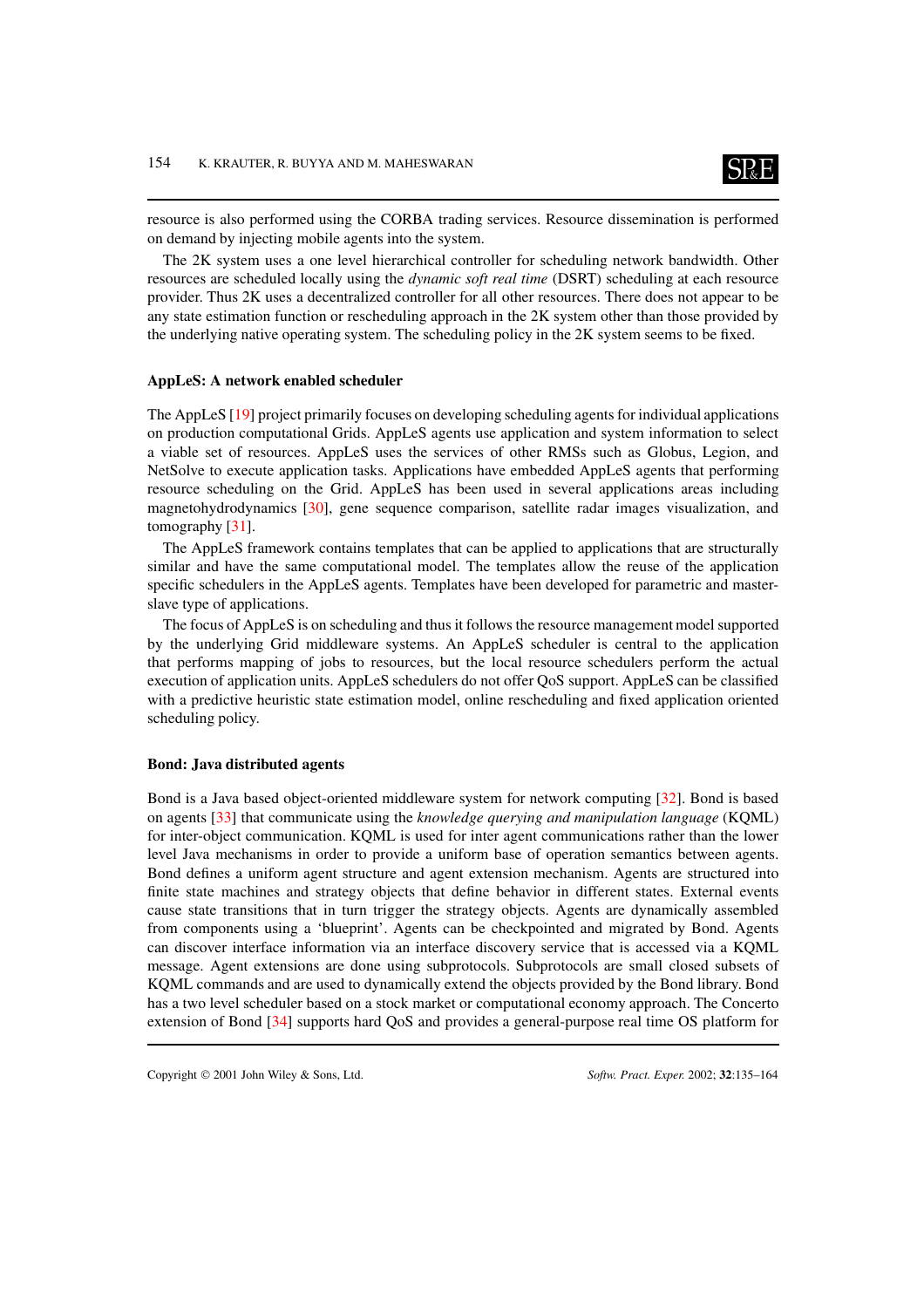multi-resource reservation, scheduling and signaling. Tempo is the bandwidth manager component and schedules network bandwidth. It is implemented as an extension of Sun Solaris.

Bond provides the infrastructure for an on-demand service Grid with a flat organization because there is no concept of autonomous domains with a border. Other organizations can be implemented on top of Bond but require extending the resource management function substrate provided by Bond. The resource model is the extensible object model, with hard QoS support, and a graph namespace. The resource information store is language-based distributed objects. Resources implement their interfaces in Java but exchange information between themselves using KQML. Resource discovery is agent based. Resource dissemination is accomplished through periodic push using probes. Schedulers are decentralized and use predictive pricing models for state estimation. Rescheduling is online. The scheduling policy seems to be fixed and application oriented.

# **Condor: Cycle stealing technology for high throughput computing**

Condor [[35,](#page-28-26)[36](#page-28-25)] is a high-throughput computing environment that can manage a large collection of diversely owned machines and networks. Although it is well known for harnessing idle computers, it can be configured to share resources. The Condor environment follows a layered architecture and supports sequential and parallel applications. The Condor system allocates the resources in the Condor pool as per the usage conditions defined by resource owners. Through its remote system call capabilities, Condor preserves the job's originating machine environment on the execution machine, even if the originating and execution machines do not share a common file system and/or user ID scheme. Condor jobs with a single process are automatically checkpointed and migrated between workstations as needed to ensure eventual completion.

Condor can have multiple Condor pools and each pool follows a flat RMS organization. The Condor collector, which provides the resource information store, listens for advertisements of resource availability. A Condor resource agent runs on each machine periodically advertising its services to the collector. Customer agents advertise their requests for resources to the collector. The Condor matchmaker queries the collector for resource discovery that it uses to determine compatible resource requests and offers. Compatible agents contact each other directly and if they are satisfied the customer agents initiate computation on the resources.

Resource requests and offers are described in the Condor *classified advertisement* (ClassAd) language [\[37\]](#page-29-0). ClassAds use a semi-structured data model for resource description. The ClassAd language includes a query language as part of the data model, allowing advertising agents to specify their compatibility by including constraints in their resource offers and requests. Condor can be considered a computational Grid with a flat organization. It uses an extensible schema with a hybrid namespace. It has no QoS support and the information store is a network directory that does not use X.500/LDAP technology. Resource discovery is centralized queries with periodic push dissemination. The scheduler is centralized.

# **Darwin: Resource management for network services**

Darwin is a customizable RMS [\[38](#page-29-1)] for creating value added network services. It is oriented towards resource management in network based equipment, but does provide mechanisms for scheduling computation in non-network nodes. Darwin provides a virtual network or mesh to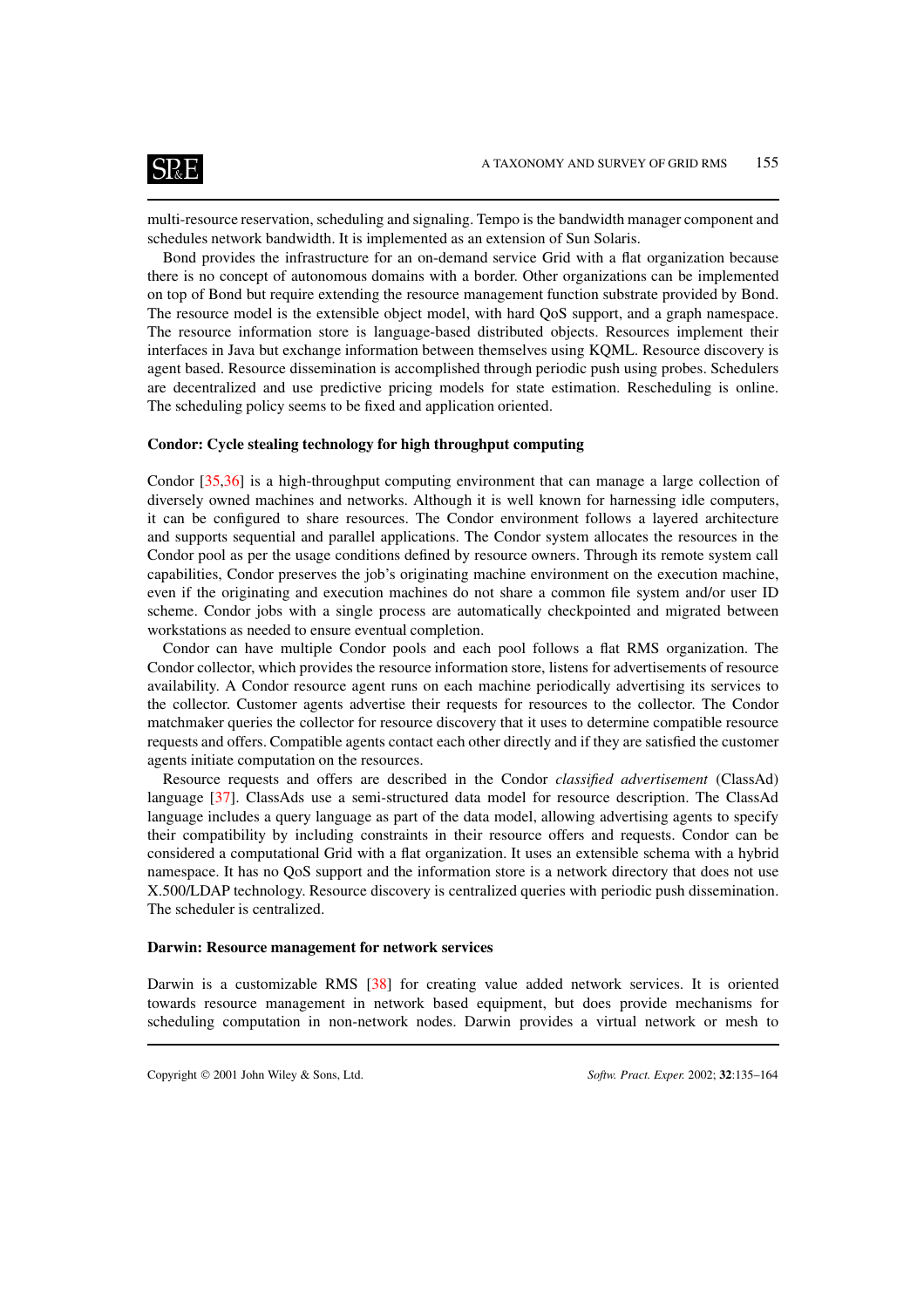

distributed applications. An application provides an application input graph that describes the resource requirement. The input graph describes a set of end nodes and the network connections between them. The graph is annotated with QoS specifications that are used by Darwin in allocating resources. Darwin can provide hard network QoS since Darwin components run in routers and can control bandwidth at the network flow level using the built-in router functions.

The core component of Darwin is Xena, a request broker, which performs global allocation of resources. Control delegates perform runtime adaptations of the initial resource assignment. Data delegates operate on the network flows and provide services such as encryption, decryption, and data compression. Local resource managers provide low-level resource allocation and coordinate their activity using the Beagle signaling protocol [\[39](#page-29-2)]. Darwin uses a *hierarchical fair service curve scheduling* (H-FSC) algorithm for higher level resource allocation. The H-FSC algorithm was designed to efficiently support virtual networks for distributed applications.

The RMS is organized in Darwin as a one-level hierarchy because all requests are sent to a Xena request broker that interacts with its peer request brokers. The resource model is a fixed schema with hard QoS support and the resource namespace is a graph. Darwin does not provide a separate resource information store, resource discovery protocol, or resource dissemination protocol. Scheduling is hierarchical with non-predictive state estimation. Rescheduling is event driven and implemented by the control delegates. The scheduling policy is fixed and system oriented.

## **European DataGrid: Global physics data storage and analysis**

The European DataGrid Project [[12\]](#page-28-5) focuses on the development of middleware services in order to enable distributed analysis of physics data. The core middleware system is the Globus toolkit with hooks for data Grids. Data on the order of several petabytes will be distributed in a hierarchical fashion to multiple sites worldwide. Global namespaces are required to handle the creation of and access to distributed and replicated data items. Special workload distribution facilities will balance the analysis jobs from several hundred physicists to different places in the Grid in order to have maximum throughput for a large user community. Application monitoring as well as collecting of user access patterns will provide information for access and data distribution optimization.

The DataGrid project has a multi-tier hierarchical RMS organization. For example, tier-0 is CERN, which stores almost all relevant data, several tier-1 regional centers (in Italy, France, U.K., U.S.A., Japan) will support smaller amounts of data, and so on. It has an extensible schema-based resource model with a hierarchical namespace organization. It does not offer any QoS and the resource information store is expected to be based on an LDAP network directory. Resource dissemination is batched and periodically pushed to other parts of the Grid. Resource discovery in the Data Grid is decentralized and query based. The scheduler uses a hierarchical organization with an extensible scheduling policy.

#### **Globus: A toolkit for Grid computing**

The Globus system enables modular deployment of Grid systems by providing the required basic services and capabilities in the *Globus Metacomputing Toolkit* (GMT). The toolkit consists of a set of components that implement basic services, such as security, resource location, resource management, data management, resource reservation, and communications. Globus is constructed as a layered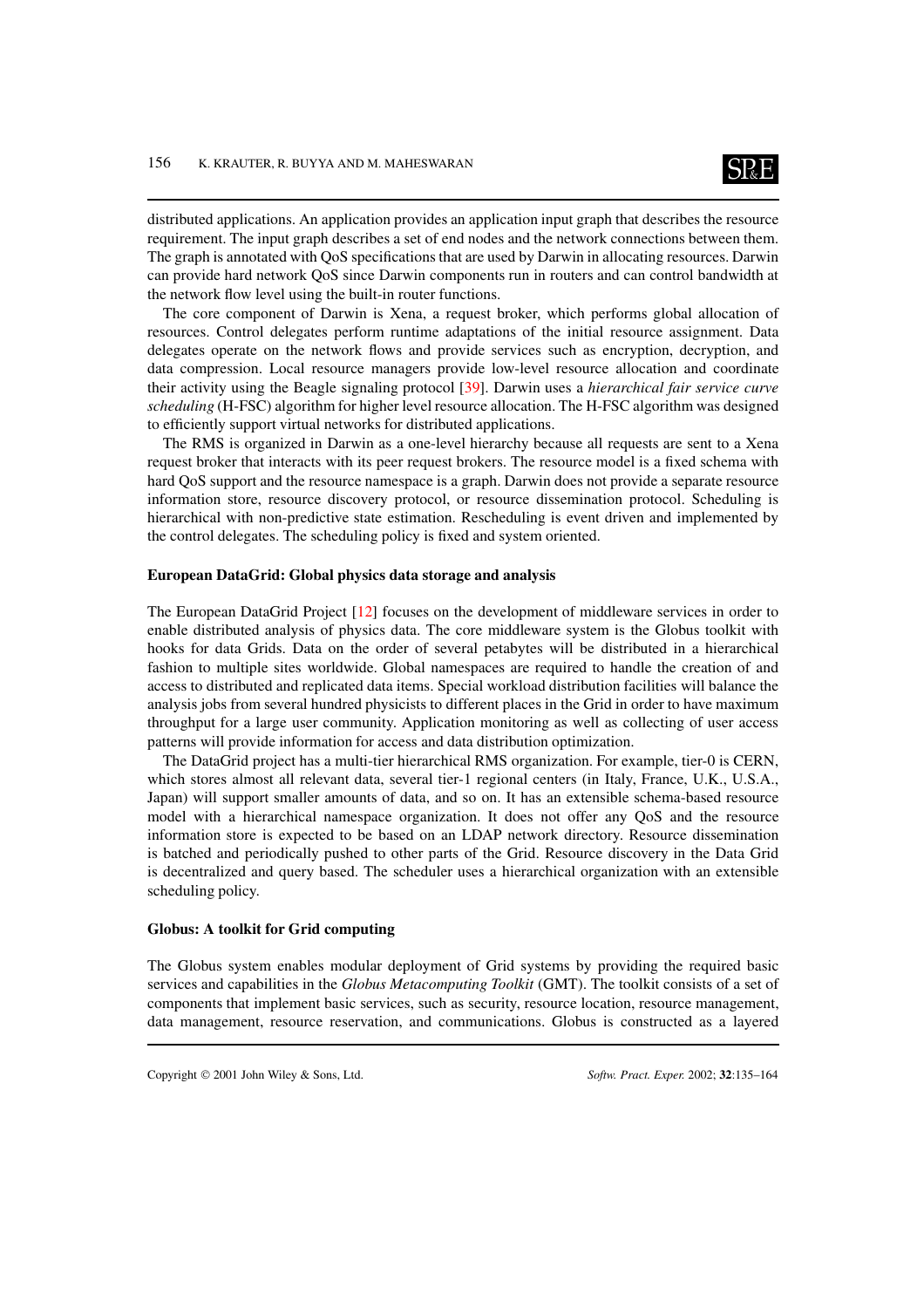architecture in which higher level services can be developed using the lower-level core services [[40\]](#page-29-3). Its emphasis is on the hierarchical integration of Grid components and their services.

Globus offers Grid information services via an LDAP-based network directory called *Metacomputing Directory Services* (MDS) [\[41](#page-29-6)]. MDS currently consists of two components: *Grid Index Information Service* (GIIS) and *Grid Resource Information Service* (GRIS). GRIS provides resources discovery services on a Globus based Grid. The directory information is provided by a Globus component running on a resource or other external information providers. The resource information providers use a push protocol to update GRIS periodically. GIIS provides a global view of the Grid resources and pulls information from multiple GRIS to combine into a single coherent view of the Grid. Globus is placed into the push resource dissemination category since the resource information is initially periodically pushed from the resource providers. Resource discovery is performed by querying MDS.

Globus supports soft QoS via resource reservation [[42\]](#page-29-4). The predefined Globus scheduling policies can be extended by using application level schedulers such as Nimrod/G, AppLeS, and Condor/G. The Globus scheduler in the absence of application level scheduler has a decentralized organization with an *ad hoc* extensible scheduling policy.

# **Javelin: Java parallel computing**

Javelin [[43\]](#page-29-5) is a Java based infrastructure for Internet-wide parallel computing. Javelin consists of clients that seek resources, hosts that offer resources, and brokers that coordinate the allocations. Javelin supports piecework and branch and bound computational models. In the piecework model, adaptively parallel computations are decomposed into a set of sub-computations. The sub-computations are each autonomous in terms of communication, apart from scheduling work and communicating results. This model is suitable for parameter-sweep (master-work) applications such as ray tracing and Monte Carlo simulations. The branch-and-bound model achieves scalability and fault-tolerance by integrating distributed deterministic work stealing with a distributed deterministic eager scheduler. An additional fault-tolerance mechanism is implemented for replacing hosts that have failed or retreated.

The Javelin system can be considered a computational Grid for high-throughput computing. It has a hierarchical RMS organization where each broker manages a tree of hosts. The resource model is simple fixed objects with graph based namespace organization. The resources are simply the hosts that are attached to a broker.

Any host that wants to be part of Javelin contacts the JavelinBNS system, a Javelin information backbone that maintains a list of available brokers. The host communicates with brokers, chooses a suitable broker, and then becomes part of the broker's managed resources. Thus the information store is a network directory implemented by JavelinBNS components. Hosts and brokers update each other as a result of scheduling work thus Javelin uses demand-based resource dissemination. Resource discovery uses the decentralized query based approach since queries are handled by the distributed set of brokers. Javelin follows a decentralized approach in scheduling with a fixed application oriented scheduling policy.

# **Generic Object Platform Infrastructure (GOPI)**

The GOPI project developed a platform based on CORBA with RM-ODP extension that provides an extensible architecture for adaptive multimedia applications [\[44](#page-29-7),[45\]](#page-29-8). GOPI provides an API and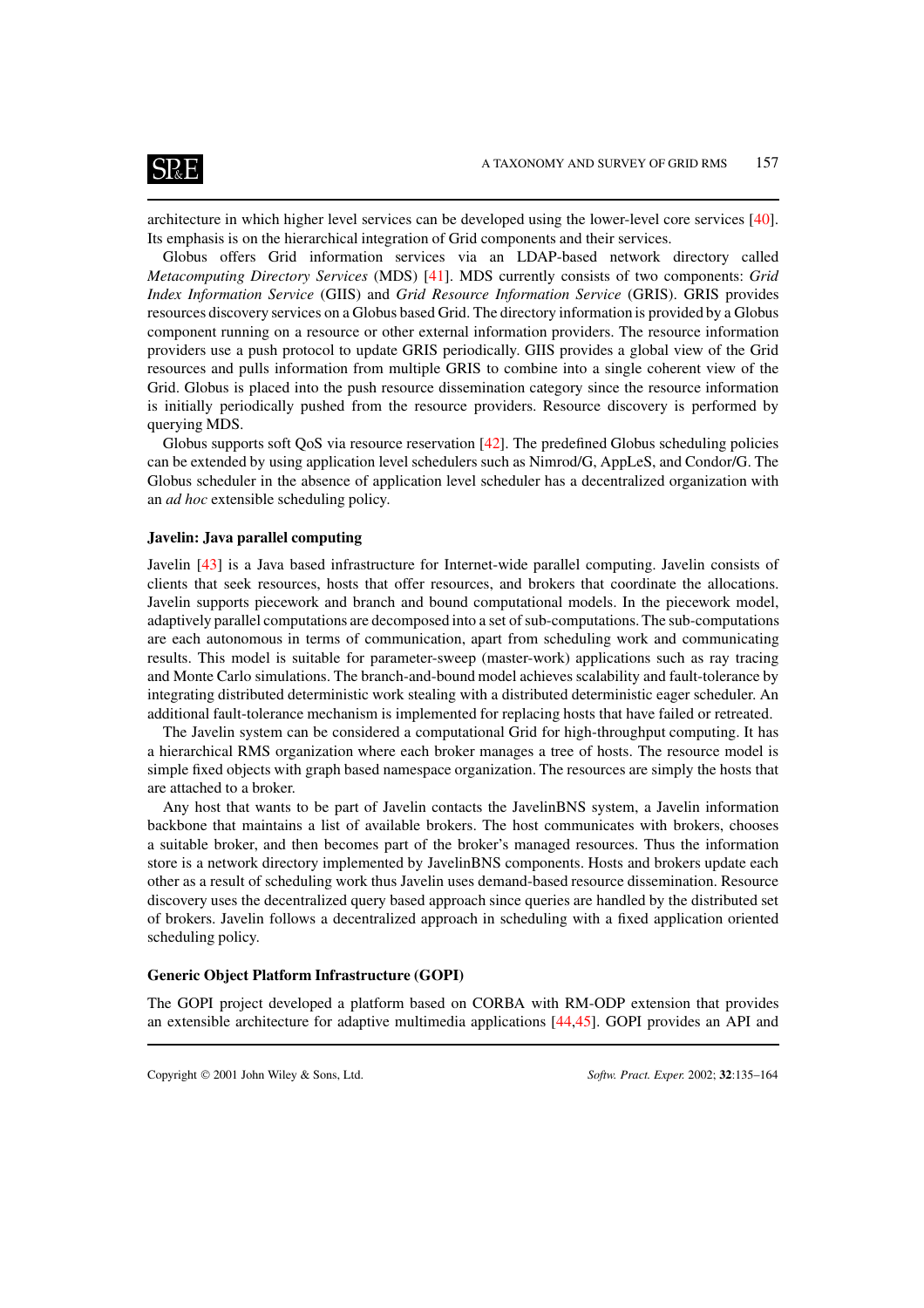core services that are extended using network protocol extensions called application specific protocols. These extensions are stacked on top of transport protocols and implement application specific scheduling policies with the scheduling framework provided by GOPI. The resource namespace is based on the RM-ODP computational model and is specified using CORBA IDL. Reflective middleware and open bindings support QoS annotation on interfaces and the ability for an application to inspect and adapt its behavior to the underlying network.

The organization is flat with an extensible object-oriented resource model since it is based on CORBA. Thus the resource namespace is a graph. The system provides hard QoS if the underlying operating systems and network provide support. The research has been focused on delivering multimedia application support and thus lacks infrastructure for a resource information directory, resource discovery protocol, and resource dissemination protocol. A scheduler framework is provided into which application specific schedulers are loaded. The scheduler framework and scheduling extensions operate on a per node basis thus the scheduler organization is decentralized with an *ad hoc* extensible scheduling policy. State estimation and rescheduling are determined by the application specification extensions and thus cannot be classified.

#### **Legion: A grid operating system**

Legion [[46\]](#page-29-9) is an object-based metasystem that provides the software infrastructure for a Grid. In a Legion-based Grid, objects represent the different components of the Grid. The Legion objects are defined and managed by the corresponding class or metaclass. Classes create new instances, schedule them for execution, activate or deactivate the object, and provide state information to client objects. Each object is an active process that responds to method invocations from other objects within the system. Legion defines an API for object interaction, but does not specify the programming language or communication protocol.

Although Legion appears as a complete vertically integrated system, its architecture follows the hierarchical model. It uses an object-based information store organization through the Collection objects. Collections periodically pull resource state information from host objects. Host objects track load and users can call the individual host directly to get the resource information. Information about multiple objects is aggregated into Collection objects. Users or system administrators can organize collections into suitable arrangements.

All classes in Legion are organized hierarchically with LegionClass at the top and the host and vault classes at the bottom. It supports a mechanism to control the load on hosts. It provides resource reservation capability and the ability for application level schedulers to perform periodic or batch scheduling. Legion machine architecture is hierarchical with decentralized scheduler. Legion supplies default system oriented scheduling policies, but it allows policy extensibility via a structured scheduling extension interface.

#### **Metacomputing Online (MOL)**

The MOL [\[47\]](#page-29-10) system follows a toolkit approach with the MOL-kernel as the central component. The MOL-kernel services provide resource management supporting dynamic communication, fault management, and access provision.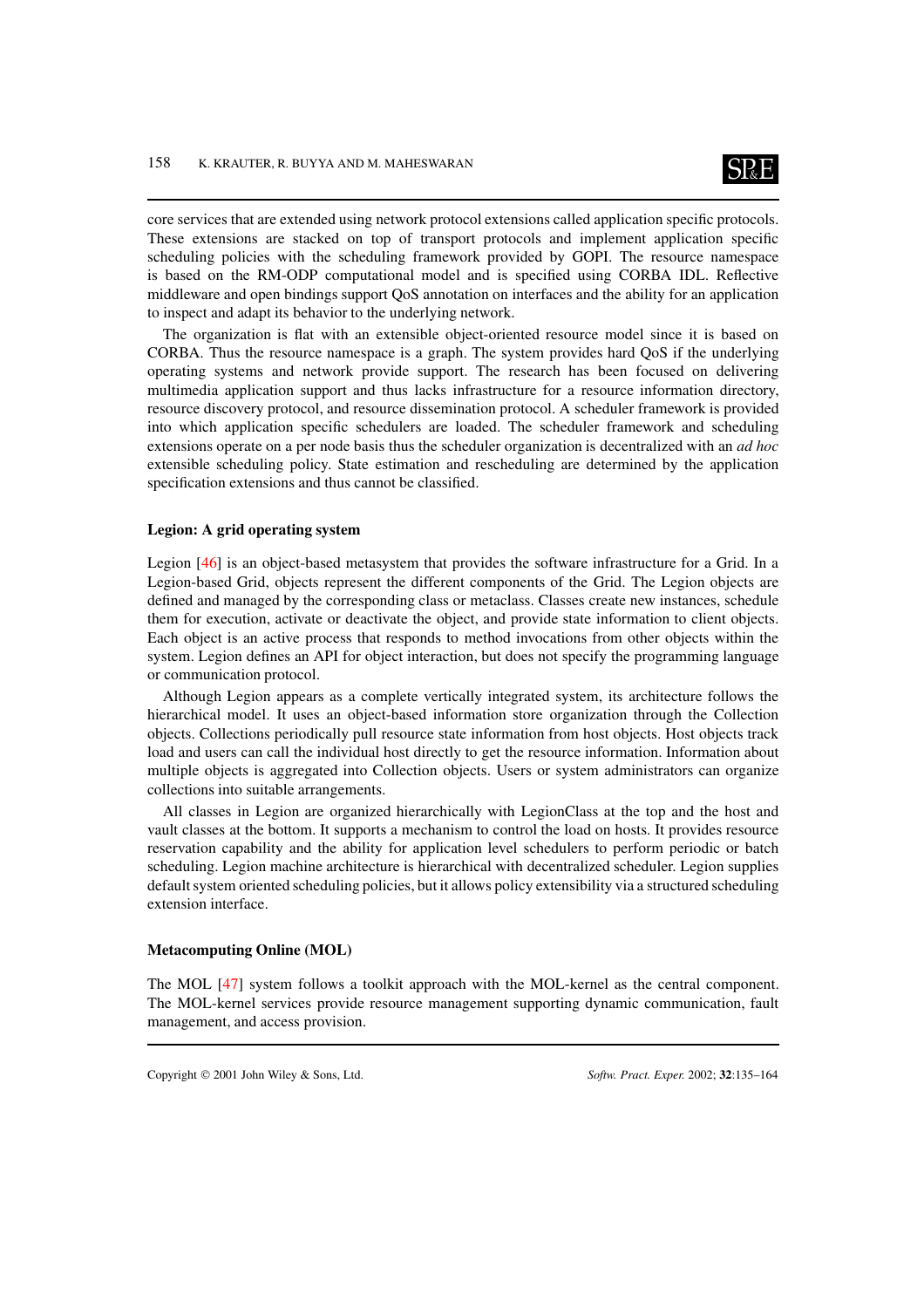The MOL-kernel follows a three-tier architecture consisting of resource abstraction, management, and access layers containing *resource module* (RM), *center management modules* (CMMs), and *access module* (AM) respectively along with customizable and predefined event handlers. The RMs encapsulate metacomputing resources or services. Different RMs in an institution are coordinated by a CMM. The CMM is responsible for keeping the network components and resources in a consistent state. CMM also acts as a gatekeeper to control access to the resources from external networks. Large institutions can have multiple CMMs per institution.

If any MOL-kernel components fail, only one institute becomes inaccessible. As long as a single CMM is available, the MOL-kernel remains operational. The MOL-kernel dynamically reconfigures itself as the organizations come online and go offline. The MOL-kernel guarantees that the collective CMMs maintain consistent state by using a transaction-oriented protocol on top of the virtual shared memory objects associated with each CMM. Mirror instances of shared active objects are maintained at each CMM in order to make the global state available at all entry points.

Higher-level functionality of the MOL-kernel is based on typed messages and event handlers. Any module in the kernel can send messages to any other component. This is usually triggered by either a user interacting with an AM, by another incoming message or by a changed state at one of the available resources or services. The event management unit associated with each kernel module checks for incoming messages and invokes appropriate event handlers.

The MOL follows a service Grid model with hierarchical cell-based machine organization. It has a schema-based resource model with a hierarchical name space organization. The object-based resource state information is maintained in the shared objects of each CMM. The resources and services themselves utilize a push protocol for resource dissemination. The AMs/schedulers perform resource discovery and scheduling by querying shared objects.

#### **NetSolve: A network-enabled computational kernel**

Netsolve [\[48\]](#page-29-11) is a client–agent–server paradigm based network-enabled application server. It is designed to solve computational science problems in a distributed environment. The Netsolve system integrates network resources including hardware and computational software packages into a desktop application. Netsolve clients can be written in C, FORTRAN, Matlab or Web pages to interact with the server. A Netsolve server can use any scientific package to provide its computational software. Communications between Netsolve clients, agents, and servers are performed using TCP/IP sockets. Netsolve agents can search for resources on a network, choose the best one available, execute the client request, and then return the answer to the user.

The Netsolve system is a computational Grid with hierarchical based machine organization. Netsolve agents maintain information about resources available in the network. The Netsolve servers which are the resources in a Netsolve Grid are responsible for making their existence aware to Netsolve Agents and thus use a push protocol for resource dissemination. Netsolve Agents also perform resource discovery and scheduling. An agent may request assistance of other Agents in identifying the best resources and scheduling. Thus Netsolve can be considered to use a network directory implemented by the Netsolve agents, decentralized scheduling with a fixed application oriented scheduling policy.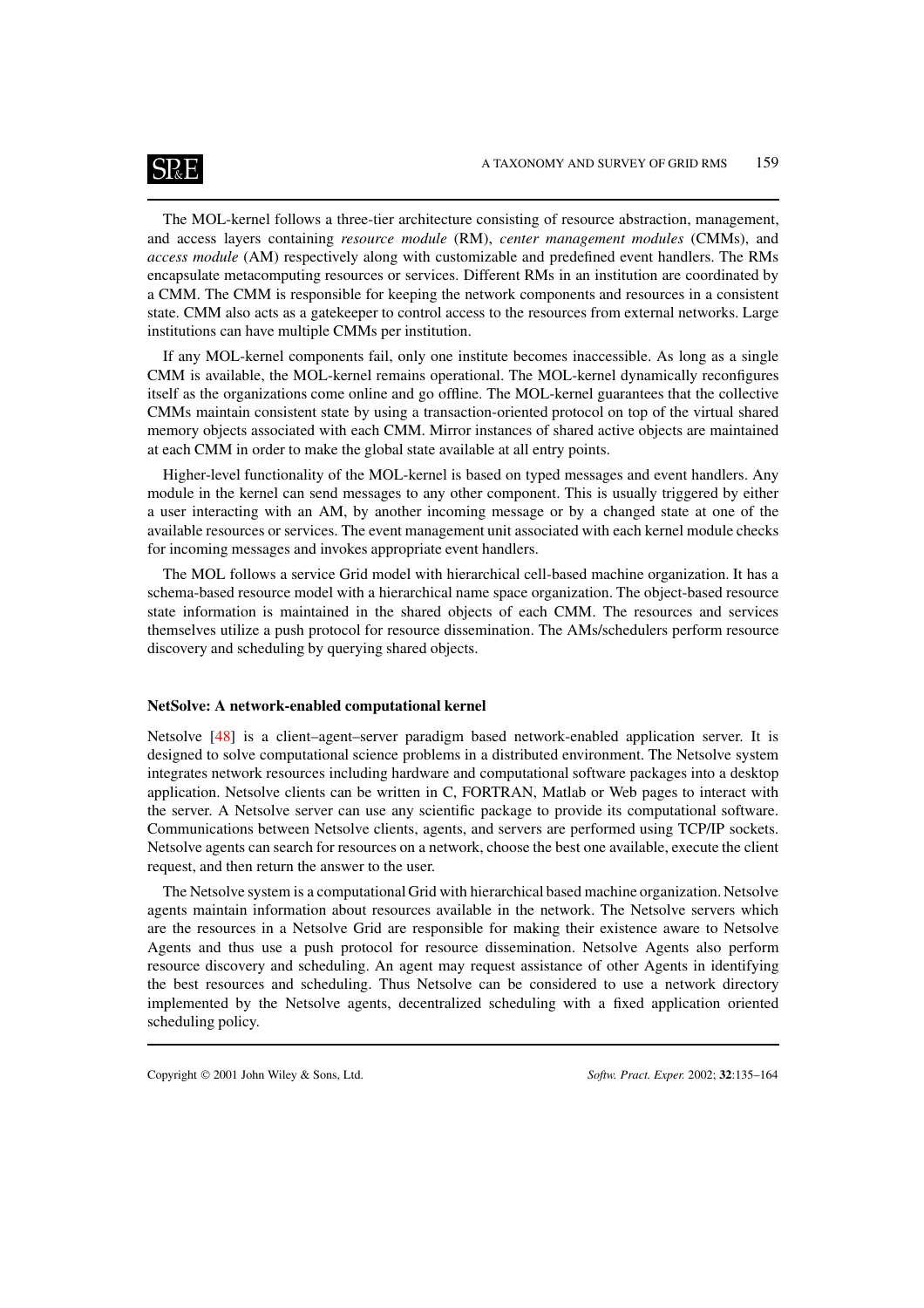

# **Nimrod/G: Resource broker and economy grid**

Nimrod/G [\[2,](#page-27-0)[11\]](#page-28-0) is a Grid resource broker for managing and steering task farming applications such as parameter studies on computational Grids. It follows a computational market-based model for resource management. Nimrod/G provides support for formulation of parameter studies, a single window to manage and control experiments, resource discovery, resource trading, and scheduling. The taskfarming engine of Nimrod/G coordinates resource management and results gathering. This engine can be used for creating user-defined scheduling policies. For example, ActiveSheets are used to execute Microsoft Excel computations/cells on the Grid [[49\]](#page-29-12). Nimrod/G is being used as a scheduling component in a new framework called *Grid Architecture for Computational Economy* (GRACE) which is based on using economic theories for a Grid resource management system.

Nimrod/G has a hierarchical machine organization and uses a computational market model for resource management [\[2](#page-27-0)]. It uses the services of other systems such as Globus and Legion for resource discovery and dissemination. State estimation is performed through heuristics using historical pricing information. The scheduling policy is fixed-application oriented and is driven by user-defined requirements such as deadline and budget limitations. Load balancing is performed through periodic rescheduling.

#### **Ninf: A network enabled server**

Ninf is a client–server based network infrastructure for global computing [[50\]](#page-29-13). The Ninf system functionality is similar to NetSolve. Ninf allows access to multiple remote compute and database servers. Ninf clients can semi-transparently access remote computational resources from languages such as C and FORTRAN. Programmers can build a global computing application by using the Ninf remote libraries as its components, without being aware of the complexities of the underlying system they are programming. Procedural parameters, including arrays, are marshaled and sent to the Ninf server on a remote host responsible for executing the requested library functions and returning the results. The Ninf client library calls can be synchronous or asynchronous in nature.

The key components of Ninf system include Ninf client interfaces, Ninf Metaserver, and the Ninf remote libraries. Ninf applications invoke Ninf library functions which generate requests that go to the metaserver that maintains a directory of Ninf servers in the network. The metaserver allocates resources for the remote library calls by routing them to appropriate servers by querying its information store on behalf of the client request. Thus Ninf utilizes centralized query-based resource discovery. Ninf computational resources themselves register details of available library services with the Ninf metaserver thus using a push protocol for resource dissemination. Ninf follows a flat model in machine organization, a fixed schema resource model, and has a relational name space organization. The Ninf metaserver performs some level of scheduling by routing the requests but the actual scheduling of client request is performed by the server thus resulting in a decentralized scheduler organization.

#### **The Purdue University Network Computing Hubs (PUNCH)**

PUNCH [\[51](#page-29-14)[,52\]](#page-29-15) is a middleware testbed that provides operating-system services in a network-based computing environment. It provides transparent access to remote programs and resources, access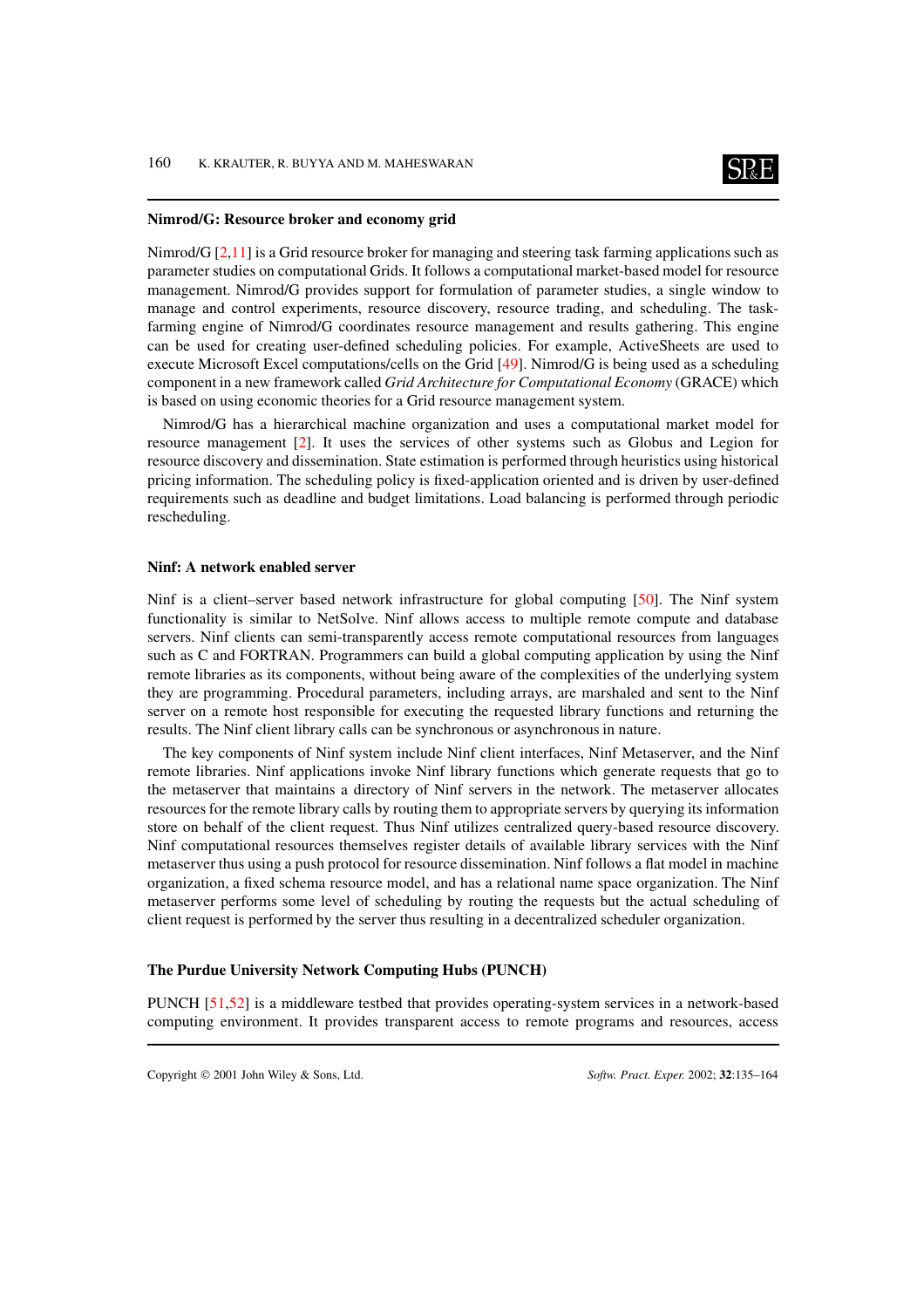

control and job control functionality in a multi-user, multi-process environment. PUNCH supports a virtual Grid organization by supporting decentralized and autonomous management of resources.

The PUNCH infrastructure consists of a collection of services that allow management of applications, data, and machines distributed across wide-area networks. User applications are accessed via standard Web browsers. Applications do not have to be written in any particular language and access to source or object code is not required thus allowing PUNCH to use existing applications and Grid enabling them.

PUNCH employs a hierarchically distributed architecture with several layers. A computing portal services layer provides Web-based access to a distributed, network-computing environment. This layer primarily deals with content management and user-interface issues. A network OS layer provides distributed process management and data browsing services. An application middleware layer allows the infrastructure to interoperate with other application-level support systems such as the Message Passing Interface [[53\]](#page-29-16). A virtual file system layer consists of services that provide local access to distributed data in an application-transparent manner. Finally, an OS middleware layer interfaces with local OS services available on individual machines or clusters of machines. The layers interoperate with a distributed RMS and a predictive performance modeling sub-system in order to make intelligent decisions in terms of selecting from different application implementations, data storage sites, and hardware resources. For example PUNCH can choose between a sequential or parallel implementation running on a dedicated server or a Condor pool [[35\]](#page-28-26).

PUNCH uses a hierarchical decentralized scheduler, predictive machine learning state estimation for matching user requests to the most appropriate Grid resources, and fixed application oriented scheduler policy.

# **DISCUSSION AND CONCLUSIONS**

There are many different approaches and models for developing Grid resource-management systems. The systems surveyed have for the most part focused on either a computational Grid or a service Grid. The only data Grid project surveyed is the European DataGrid Project which is in the initial stages of development. The other category of system is the Grid scheduler such as Nimrod/G and AppLeS that is integrated with another Grid RMS such as Globus or Legion. These combinations are then used to create application oriented computational Grids that provide certain levels of QoS.

Extensibility of the resource model is a feature of all the surveyed RMS with the exception of Darwin and Javelin. Darwin is oriented towards network services and thus does not require extensibility and Javelin is oriented towards Internet parallel computing and thus does not require a rich resource model. The degree of extensibility is quite different between systems. Extensible schema-based models range from the semi-structured data models of Condor to the LDAP based structure for Globus. Object-based model extensibility typically follows what is available in the underlying technology, which is either CORBA or Java. The Legion system is an exception to this since it builds its object model from its own primitives. A topic for further research is to investigate the extent to which the extensible features of the various resource models are used by Grid applications. It is possible that the resource model extensions are only used internally by the RMS components.

Most systems employ a periodic push approach to resource dissemination within a hierarchical machine organization. The resource discovery approach is correlated with the resource model. Schema-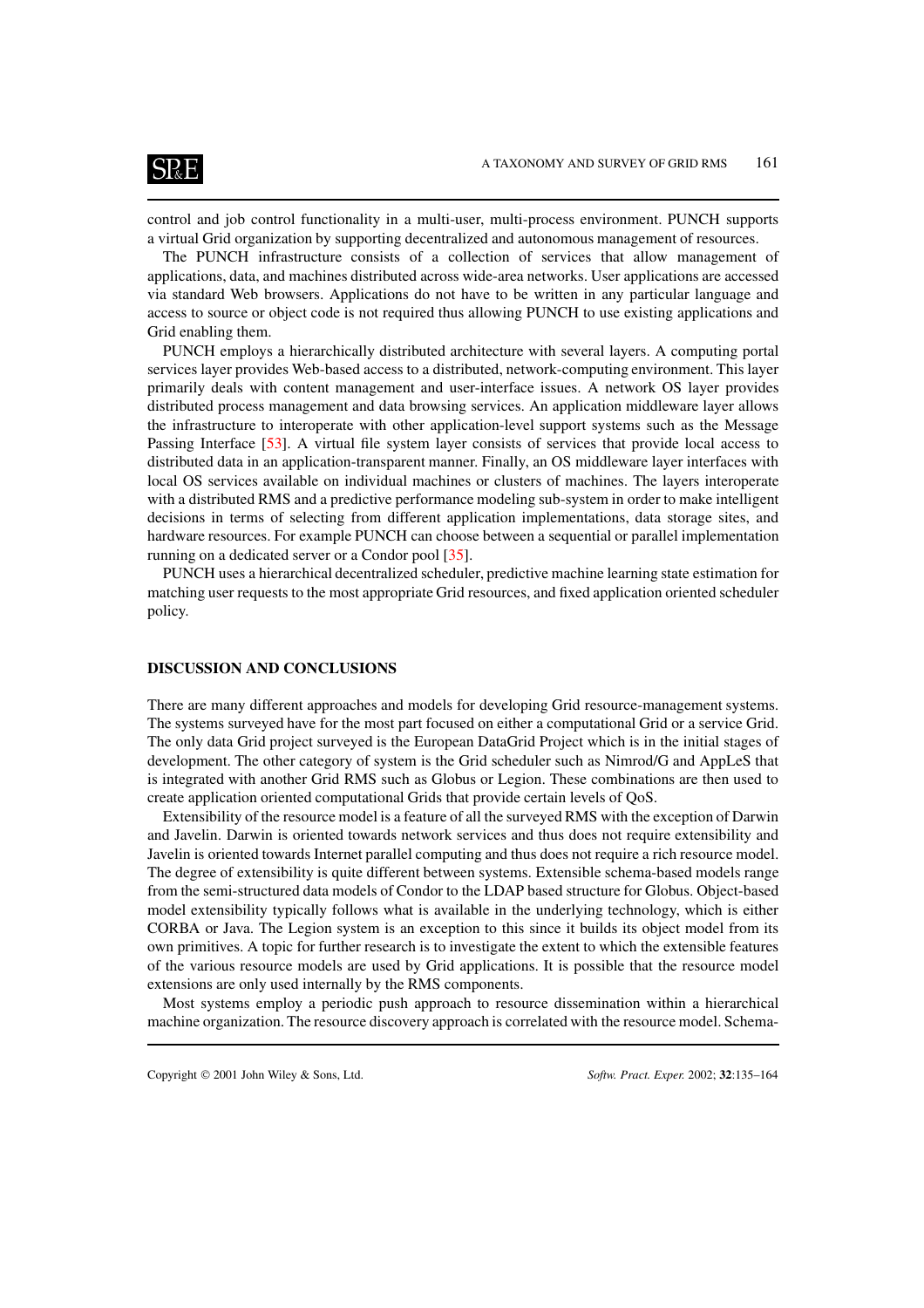

based system use queries whereas object model sometimes uses an agent-based approach. There are no systems that we are aware of that use a schema-based resource model with agent-based queries. A topic of further research is to investigate the relative efficiency of different dissemination schemes in conjunction with the machine organization and resource model.

The survey indicates that most of the different aspects of the taxonomy have been explored in the different systems. The flat and hierarchical machine organizations are quite common. Cellbased organizations have so far appeared in only schema-based resource models. Different resource models have been developed but there have been no comparisons between the performances of the schemes. The scheduling aspect of the taxonomy has not been fully explored. A decentralized, online rescheduling system with an extensible scheduling policy has, to our knowledge, not been developed for a Grid system.

This paper has presented a taxonomy for Grid RMSs. Requirements for RMSs have been described and an abstract functional model has been developed. The requirements and model have been used to develop the taxonomy. The taxonomy has focused on the type of Grid system, machine organization, resource model characterization, and scheduling characterization. Representative Grid systems have been surveyed and placed into their various categories. This has helped to identify some of the key Grid resource management approaches and issues that are yet to be explored as topics of future research.

#### **ACKNOWLEDGEMENTS**

The authors would like to acknowledge all developers of the Grid systems described in the paper. In particular, we thank Jim Basney, Henri Casanova, Geoff Coulson, Ian Foster, Colin Gan, Joern Gehring, Nirav Kapadia, John Karpovich, Fabio Kon, Jarek Nabrzyski, Hidemoto Nakada, Michael Neary, Dan Marinescu, Andre Merzky, Omer Rana, Heinz Stockinger, and Achim Streit for their help during the preparation of the manuscript.

# **REFERENCES**

- <span id="page-27-1"></span>1. Foster I, Kesselman C (eds.). *The Grid: Blueprint for a New Computing Infrastructure*. Morgan Kaufmann: San Fransisco, CA, 1999.
- <span id="page-27-0"></span>2. Buyya R, Giddy J, Abramson D. An evaluation of economy-based resource trading and scheduling on computational power grids for parameter sweep applications. *Proceedings of the 2nd International Workshop on Active Middleware Services (AMS '00)*, August 2000.
- <span id="page-27-5"></span>3. Sinha PK. *Distributed Operating Systems: Concepts and Design*. IEEE Press: New York, NY, 1997.
- <span id="page-27-3"></span>4. Maheswaran M. Quality of service driven resource management algorithms for network computing. *Proceedings of the 1999 International Conference on Parallel and Distributed Processing Technologies and Applications (PDPTA '99)*, June 1999; 1090–1096.
- <span id="page-27-6"></span>5. Casavant TL, Kuhl JG. A taxonomy of scheduling in general-purpose distributed computing systems. *IEEE Transactions on Software Engineering* 1988; **14**(2):141–154.
- <span id="page-27-2"></span>6. Rotithor HG. Taxonomy of dynamic task scheduling schemes in distributed computing systems. *IEE Proceedings on Computer and Digital Techniques* 1994; **141**(1):1–10.
- <span id="page-27-4"></span>7. Braun TD, Siegel HJ, Beck N, Boloni LL, Maheswaran M, Reuther AI, Robertson JP, Theys MD, Yao B. A taxonomy for describing matching and scheduling heuristics for mixed-machine heterogeneous computing systems. *Proceedings IEEE Workshop on Advances in Parallel and Distributed Systems*, October 1998; 330–335.
- <span id="page-27-8"></span>8. Ekemecic I, Tartalja I, Milutinovic V. A survey of heterogeneous computing: Concepts and systems. *Proceedings of the IEEE* 1996; **84**(8):1127–1144.
- <span id="page-27-7"></span>9. Kapadia NH. On the design of a demand-based network computing system: The Purdue Network Computing Hubs. *PhD Thesis*, School of Electrical and Computer Engineering, Purdue University, 1999.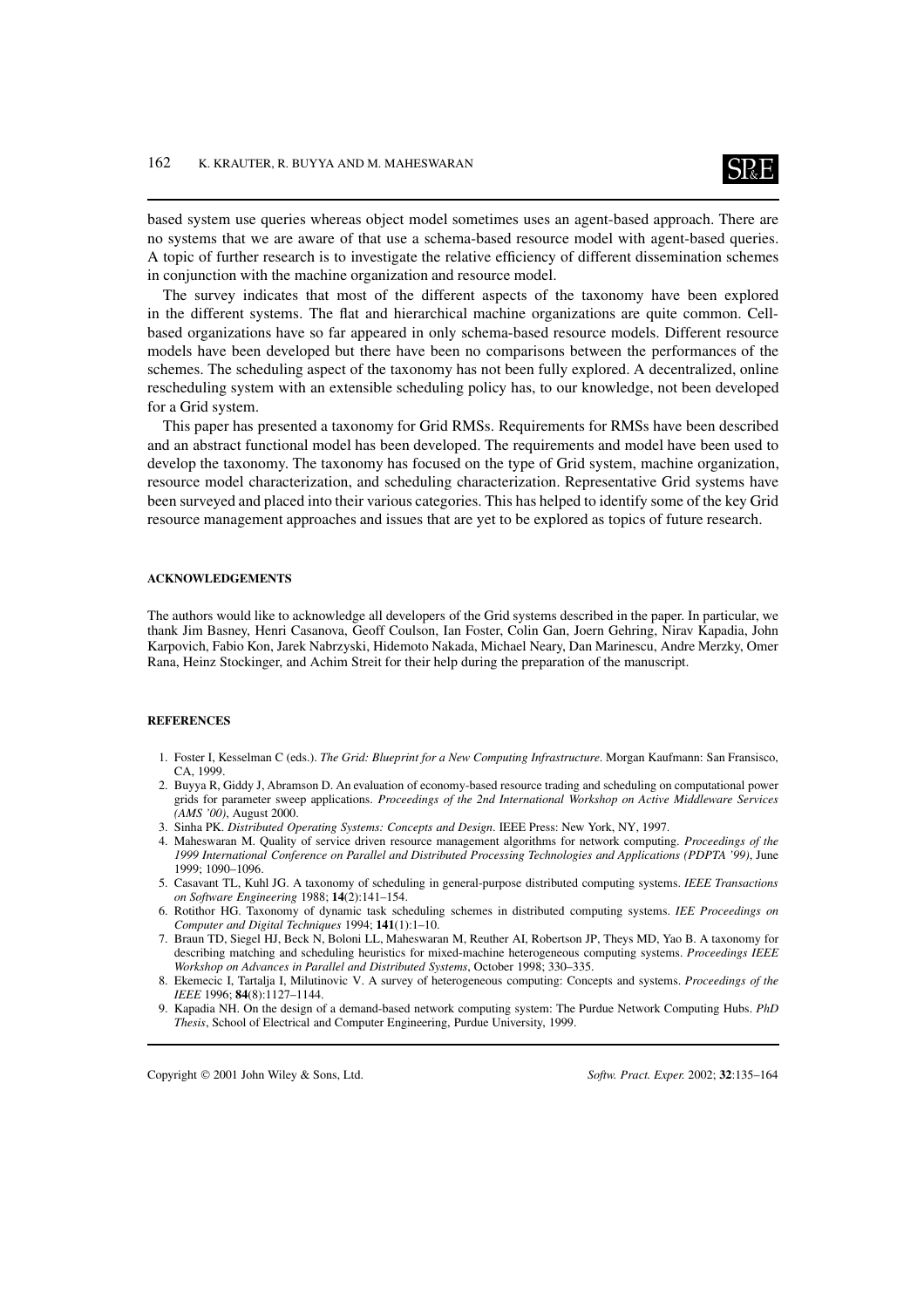

- <span id="page-28-1"></span>10. Abramson D, Giddy J, Kotler L. High performance parametric modeling with nimrod/g: Killer application for the global grid? *Proceedings of the 14th International Parallel and Distributed Processing Symposium (IPDPS 2000)*, April 2000; 520–528.
- <span id="page-28-0"></span>11. Buyya R, Abramson D, Giddy J. Nimrod/G: An architecture for a resource management and scheduling system in a global computational Grid. *Proceedings of the International Conference on High Performance Computing in Asia–Pacific Region (HPC Asia 2000)*, 2000.
- <span id="page-28-5"></span>12. Hoscheck W, Jaen-Martinez J, Samar A, Stockinger H, Stockinger K. Data management in an international data Grid project. *Proceedings 1st IEEE/ACM International Workshop on Grid Computing (Grid 2000)*, December 2000; 77–90.
- <span id="page-28-3"></span>13. Chervenak A, Foster I, Kesselman C, Salisbury C, Tuecke S. The data Grid: Towards an architecture for the distributed management and analysis of large scientific datasets. *Journal of Network and Computer Applications* **23**(3):187–200.
- <span id="page-28-4"></span>14. Nahrstedt K, Chu H, Narayan S. QoS-aware resource management for distributed multimedia. *Journal of High-Speed Networking (Special Issue on Multimedia Networking)* December 2000; **7**(3–4):227–255.
- <span id="page-28-2"></span>15. Buyya R, Chapin S, DiNucci D. Architectural models for resource management in the Grid. *Proceedings 1st IEEE/ACM International Workshop on Grid Computing (Grid '00)*, December 2000; 18–35.
- <span id="page-28-9"></span>16. Vahdat A. Toward wide-area resource allocation. *Proceedings of the International Conference on Parallel and Distributed Processing Techniques and Applications*, vol. 2, June 1999; 930–936.
- <span id="page-28-8"></span>17. Berman F. High-performance schedulers. *The Grid: Blueprint for a New Computing Infrastructure*, Foster I, Kesselman C (eds.). Morgan Kaufmann: San Fransisco, CA, 1999; 279–310.
- <span id="page-28-10"></span>18. Livny M, Raman R. High-throughput resource management. *The Grid: Blueprint for a New Computing Infrastructure*, Foster I, Kesselman C (eds.). Morgan Kaufmann: San Fransisco, CA, 1999; 311–338.
- <span id="page-28-7"></span><span id="page-28-6"></span>19. Berman F, Wolski . The AppLeS project: A status report. *Proceedings of the 8th NEC Research Symposium*, May 1997.
- 20. Foster I, Kesselman C. Globus: A metacomputing infrastructure toolkit. *International Journal of Supercomputer Applications and High Performance Computing* 1997; **11**(2):115–128.
- <span id="page-28-12"></span><span id="page-28-11"></span>21. Mitzenmacher M. How useful is old information. *IEEE Transactions on Parallel and Distributed Systems* 2000; **11**(1):6–20. 22. Maheswaran M, Krauter K. A parameter-based approach to resource discovery in Grid computing systems. *Proceedings 1st IEEE/ACM International Workshop on Grid Computing (Grid '00)*, December 2000; 181–190.
- <span id="page-28-13"></span>23. Regehr J, Stankovic J, Humphrey M. The case for hierarchical schedulers with performance guarantees. *Technical Report CS-2000-07*, University of Virginia, 2000.
- <span id="page-28-15"></span>24. Zhou S, Zheng X, Wang J, Delisle P. Utopia: A load sharing facility for large, heterogeneous distributed computing systems. *Software—Practice and Experience* 1993; **23**(12):1305–1336.
- <span id="page-28-14"></span>25. Banga G, Druschel P, Mogul J. Resource containers: A new facility for resource management in server systems. *Proceedings of the 3rd USENIX Symposium on Operating Systems Design and Implementation (OSDI '99)*, February 1999.
- <span id="page-28-19"></span>26. Carvalho D, Kon F, Ballesteros F, Romn M, Campbell R, Mickunas D. Management of execution environments in 2K. *Proceedings of the 7th International Conference on Parallel and Distributed Systems (ICPADS '00)*, July 2000; 479–485.
- <span id="page-28-16"></span>27. Kon F, Campbell R, Mickunas M, Nahrstedt K. 2K: A distributed operation system for dynamic heterogeneous environments. *Proceedings 9th IEEE International Symposium on High Performance Distributed Computing (HPDC '00)*, August 2000; 201–210.
- <span id="page-28-17"></span>28. Kon F, Romn M, Liu P, Mao J, Yamane T, Magalhes LC, Campbell RH. Monitoring, security, and dynamic configuration with the dynamicTAO reflective ORB. *Proceedings of the IFIP International Conference on Distributed Systems Platforms and Open Distributed Processing (Middleware '00)*, April 2000; 121–143.
- <span id="page-28-18"></span>29. Kon F, Yamane T, Hess C, Campbell R, Mickunas MD. Dynamic resource management and automatic configuration of distributed component systems. *Proceedings of the USENIX Conference on Object-Oriented Technologies and Systems (COOTS '01)*, February 2001.
- <span id="page-28-24"></span>30. Dail H, Obertelli G, Berman F, Wolski R, Grimshaw A. Application-aware scheduling of a magnetohydrodynamics application in the Legion metasystem. *Proceedings 9th IEEE Heterogeneous Computing Workshop (HCW '00)*, May 2000.
- <span id="page-28-23"></span>31. Smallen S, Cirne W, Frey J, Berman F, Wolski R, Su M, Kesselman C, Young S, Ellisman M. Combining workstations and supercomputers to support Grid applications: The parallel tomography experience. *Proceedings 9th IEEE Heterogeneous Computing Workshop (HCW '00)*, May 2000.
- <span id="page-28-21"></span>32. Boloni L, Marinescu DC. An object-oriented framework for building collaborative network agents. *Intelligent Systems and Interfaces*, Kandel A, Hoffmann K, Mlynek D, Teodorescu NH (eds.). Kluwer, 2000; 31–64.
- <span id="page-28-22"></span>33. Jun K, Boloni L, Palacz K, Marinescu DC. Agent-based resource discovery. *Proceedings 9th IEEE Heterogeneous Computing Workshop (HCW '00)*, October 1999.
- <span id="page-28-20"></span>34. Yau D, Marinescu DC, Jun K. Middleware QoS agents and native kernel schedulers for adaptive multimedia services and cluster servers. *Proceedings of the Real-Time System Symposium 99*, 1999.
- <span id="page-28-26"></span><span id="page-28-25"></span>35. Litzkow M, Livny M, Mutka MW. Condor—A hunter of idle workstations. *Proceedings of the 8th International Conference of Distributed Computing Systems*, June 1988.